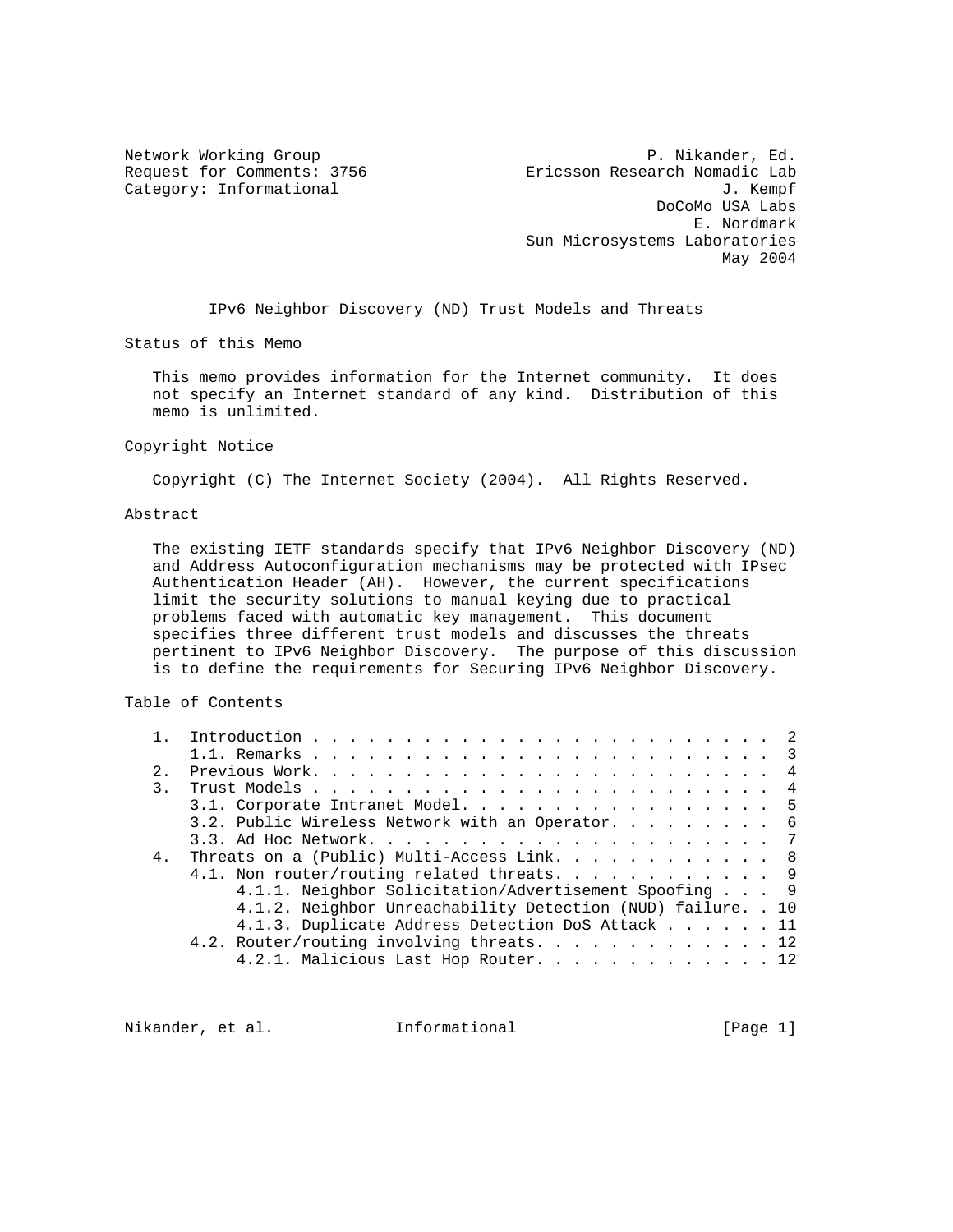| 4.2.2. Default router is 'killed' 13                    |  |  |  |
|---------------------------------------------------------|--|--|--|
| 4.2.3. Good Router Goes Bad 14                          |  |  |  |
| 4.2.4. Spoofed Redirect Message 14                      |  |  |  |
| 4.2.5. Bogus On-Link Prefix 14                          |  |  |  |
| 4.2.6. Bogus Address Configuration Prefix 15            |  |  |  |
| 4.2.7. Parameter Spoofing 16                            |  |  |  |
| 4.3. Replay attacks and remotely exploitable attacks 17 |  |  |  |
| 4.3.1. Replay attacks 17                                |  |  |  |
| 4.3.2. Neighbor Discovery DoS Attack. 18                |  |  |  |
| 4.4. Summary of the attacks. 19                         |  |  |  |
| 5.                                                      |  |  |  |
| б.                                                      |  |  |  |
|                                                         |  |  |  |
|                                                         |  |  |  |
|                                                         |  |  |  |

### 1. Introduction

 The IPv6 Neighbor Discovery (ND) RFC 2461 [2] and Address Autoconfiguration RFC 2462 [3] mechanisms are used by nodes in an IPv6 network to learn the local topology, including the IP to MAC address mappings for the local nodes, the IP and MAC addresses of the routers present in the local network, and the routing prefixes served by the local routers. The current specifications suggest that IPsec AH RFC 2402 [1] may be used to secure the mechanisms, but does not specify how. It appears that using current AH mechanisms is problematic due to key management problems [8].

 To solve the problem, the Secure Neighbor Discovery (SEND) working group was chartered in Fall 2002. The goal of the working group is to define protocol support for securing IPv6 Neighbor Discovery without requiring excessive manual keying.

 The purpose of this document is to define the types of networks in which the Secure IPv6 Neighbor Discovery mechanisms are expected to work, and the threats that the security protocol(s) must address. To fulfill this purpose, this document first defines three different trust models, roughly corresponding to secured corporate intranets, public wireless access networks, and pure ad hoc networks. After that, a number of threats are discussed in the light of these trust models. The threat catalog is aimed to be exhaustive, but it is likely that some threats are still missing. Thus, ideas for new threats to consider are solicited.

Nikander, et al. 1nformational [Page 2]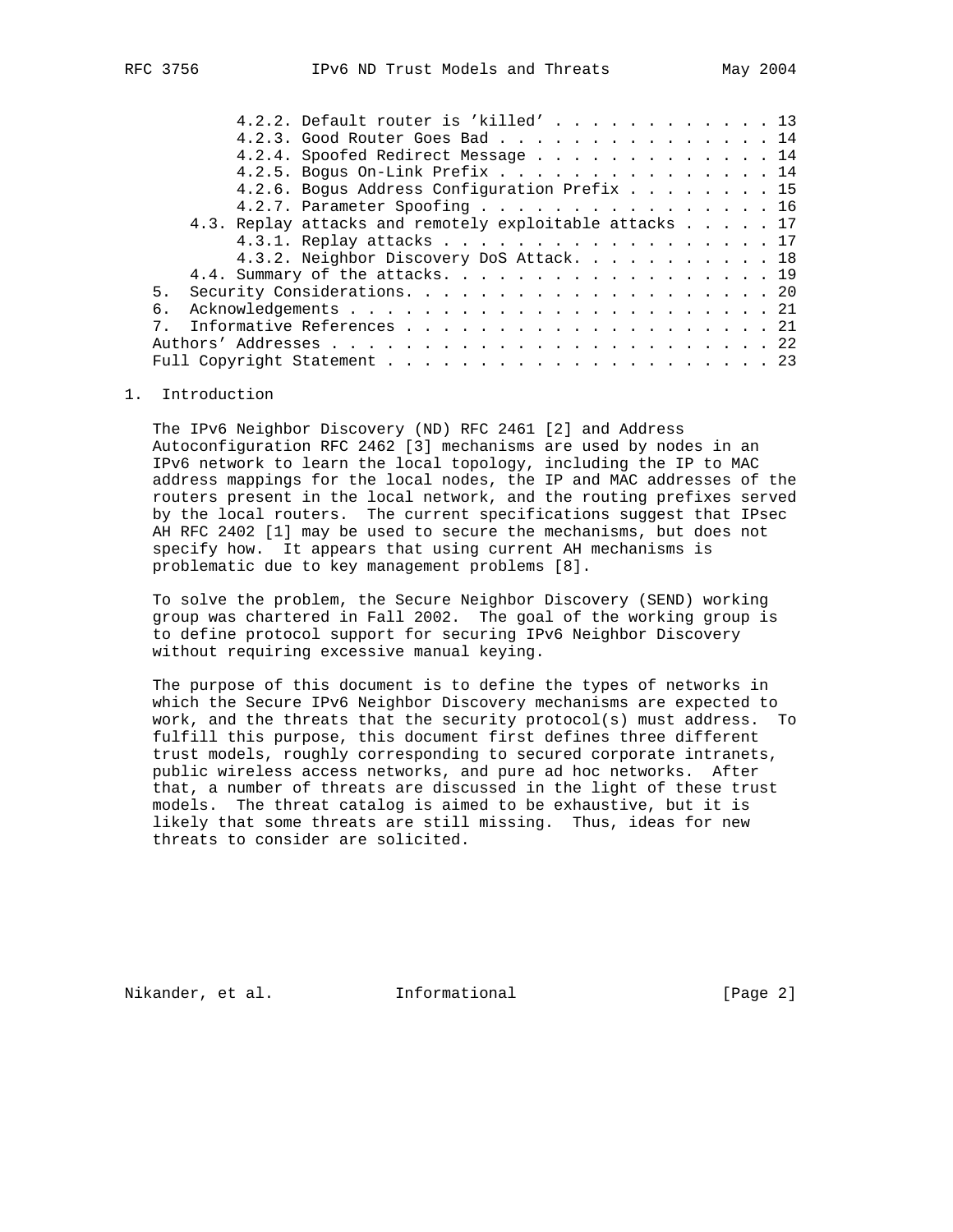### 1.1. Remarks

 Note that the SEND WG charter limits the scope of the working group to secure Neighbor Discovery functions. Furthermore, the charter explicitly mentions zero configuration as a fundamental goal behind Neighbor Discovery. Network access authentication and access control are outside the scope of this work.

 During the discussions while preparing this document, the following aspects that may help to evaluate the eventual solutions were mentioned.

Zero configuration

Interaction with access control solutions

Scalability

Efficiency

 However, the main evaluation criteria are formed by the trust models and threat lists. In other words, the solutions are primarily evaluated by seeing how well they secure the networks against the identified threats, and only secondarily from the configuration, access control, scalability, and efficiently point of view.

 IMPORTANT. This document occasionally discusses solution proposals, such as Cryptographically Generated Addresses (CGA) [7] and Address Based Keys (ABK) [6]. However, such discussion is solely for illustrative purposes. Its purpose is to give the readers a more concrete idea of \*some\* possible solutions. Such discussion does NOT indicate any preference on solutions on the behalf of the authors or the working group.

 It should be noted that the term "trust" is used in this document in a rather non-technical manner. The most appropriate interpretation is to consider it as an expression of an organizational or collective belief, i.e., an expression of commonly shared beliefs about the future behavior of the other involved parties. Conversely, the term "trust relationship" denotes a mutual a priori relationship between the involved organizations or parties where the parties believe that the other parties will behave correctly even in the future. A trust relationship makes it possible to configure authentication and authorization information between the parties, while the lack of such a relationship makes it impossible to pre-configure such information.

Nikander, et al. 1nformational [Page 3]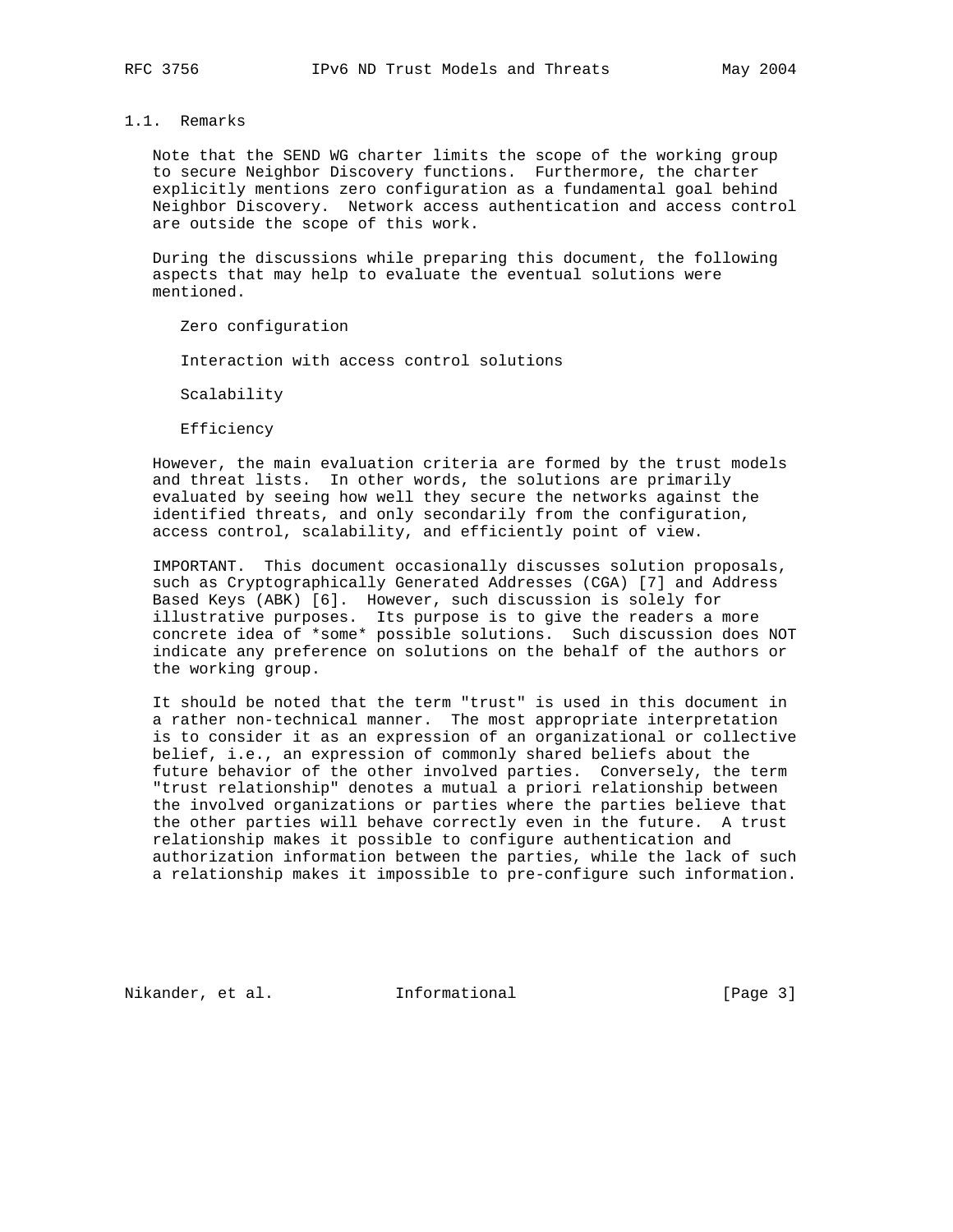# 2. Previous Work

 The RFCs that specify the IPv6 Neighbor Discovery and Address Autoconfiguration protocols [2] [3] contain the required discussion of security in a Security Considerations section. Some of the threats identified in this document were raised in the original RFCs. The recommended remedy was to secure the involved packets with an IPsec AH [1] header. However, that recommendation oversimplifies the problem by leaving the AH key management for future work. For example, a host attempting to gain access to a Public Access network may or may not have the required IPsec security associations set up with the network. In a roaming (but not necessarily mobile) situation, where a user is currently accessing the network through a service provider different from the home provider, it is not likely that the host will have been preconfigured with the proper mutual trust relationship for the foreign provider's network, allowing it to directly authenticate the network and get itself authenticated.

 As of today, any IPsec security association between the host and the last hop routers or other hosts on the link would need to be completely manually preconfigured, since the Neighbor Discovery and Address Autoconfiguration protocols deal to some extent with how a host obtains initial access to a link. Thus, if a security association is required for initial access and the host does not have that association, there is currently no standard way that the host can dynamically configure itself with that association, even if it has the necessary minimum prerequisite keying material. This situation could induce administration hardships when events such as re-keying occur.

 In addition, Neighbor Discovery and Address Autoconfiguration use a few fixed multicast addresses plus a range of 16 million "solicited node" multicast addresses. A naive application of pre-configured SAs would require pre-configuring an unmanageable number of SAs on each host and router just in case a given solicited node multicast address is used. Preconfigured SAs are impractical for securing such a large potential address range.

3. Trust Models

 When considering various security solutions for the IPv6 Neighbor Discovery (ND) [2], it is important to keep in mind the underlying trust models. The trust models defined in this section are used later in this document, when discussing specific threats.

Nikander, et al. 1nformational 1999 (Page 4)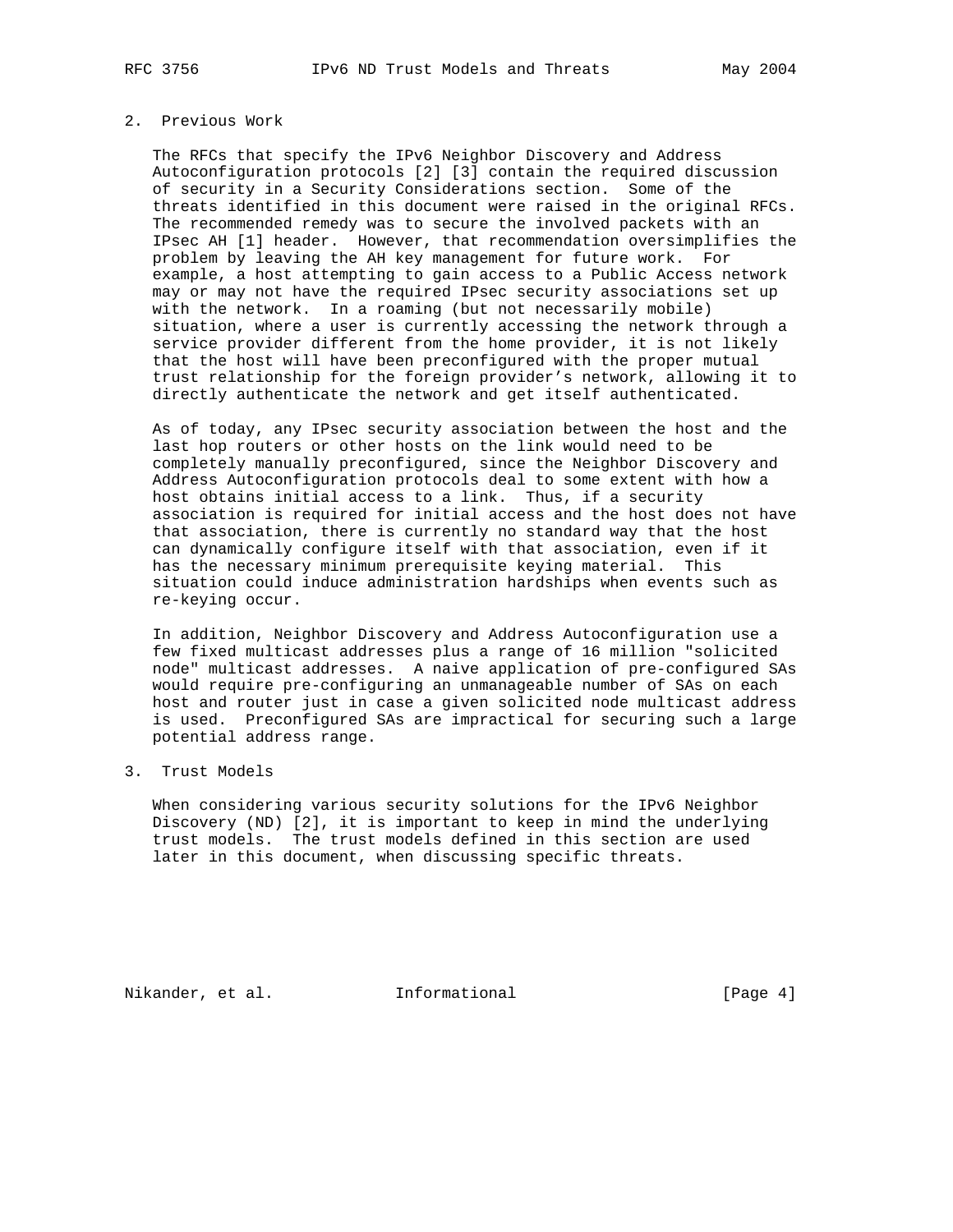In the following, the RFC 2461/RFC 2462 mechanisms are loosely divided into two categories: Neighbor Discovery (ND) and Router Discovery (RD). The former denotes operations that do not primarily involve routers while the operations in the latter category do.

Three different trust models are specified:

- 1. A model where all authenticated nodes trust each other to behave correctly at the IP layer and not to send any ND or RD messages that contain false information. This model is thought to represent a situation where the nodes are under a single administration and form a closed or semi-closed group. A corporate intranet is a good example.
- 2. A model where there is a router trusted by the other nodes in the network to be a legitimate router that faithfully routes packets between the local network and any connected external networks. Furthermore, the router is trusted to behave correctly at the IP layer and not to send any ND or RD messages that contain false information.

 This model is thought to represent a public network run by an operator. The clients pay to the operator, have its credentials, and trust it to provide the IP forwarding service. The clients do not trust each other to behave correctly; any other client node must be considered able to send falsified ND and RD messages.

 3. A model where the nodes do not directly trust each other at the IP layer. This model is considered suitable for e.g., ad hoc networks.

 Note that even though the nodes are assumed to trust each other in the first trust model (corporate intranet), it is still desirable to limit the extent of damage a node is able to inflict to the local network if it becomes compromised.

#### 3.1. Corporate Intranet Model

 In a corporate intranet or other network where all nodes are under one administrative domain, the nodes may be considered to be reliable at the IP layer. Thus, once a node has been accepted to be a member of the network, it is assumed to behave in a trustworthy manner.

 Under this model, if the network is physically secured or if the link layer is cryptographically secured to the extent needed, no other protection is needed for IPv6 ND, as long as none of the nodes become compromised. For example, a wired LAN with 802.1x access control or

Nikander, et al. 1nformational 1999 [Page 5]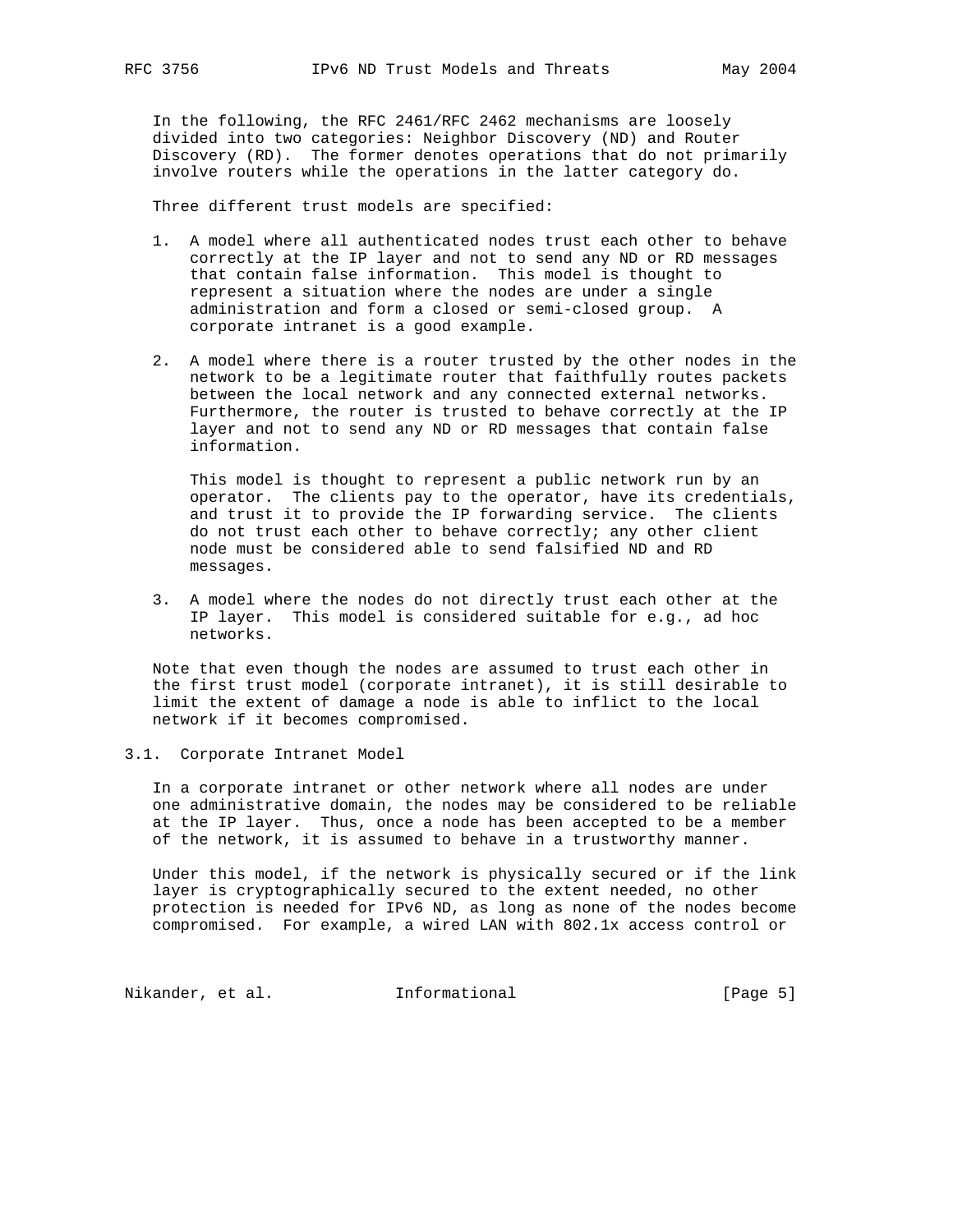a WLAN with 802.11i Robust Security Network (RSN) with AES encryption may be considered secure enough, requiring no further protection under this trust model. On the other hand, ND security would add protection depth even under this model (see below). Furthermore, one should not overestimate the level of security any L2 mechanism is able to provide.

 If the network is not physically secured and the link layer does not have cryptographic protection, or if the cryptographic protection is not secure enough (e.g., just 802.1x and not 802.11i in a WLAN), the nodes in the network may be vulnerable to some or all of the threats outlined in Section 4. In such a case some protection is desirable to secure ND. Providing such protection falls within the main initial focus of the SEND working group.

 Furthermore, it is desirable to limit the amount of potential damage in the case a node becomes compromised. For example, it might still be acceptable that a compromised node is able to launch a denial-of service attack, but it is undesirable if it is able to hijack existing connections or establish man-in-the-middle attacks on new connections.

 As mentioned in Section 2, one possibility to secure ND would be to use IPsec AH with symmetric shared keys, known by all trusted nodes and by no outsiders. However, none of the currently standardized automatic key distribution mechanisms work right out-of-the-box. For further details, see [8]. Furthermore, using a shared key would not protect against a compromised node.

 More specifically, the currently used key agreement protocol, IKE, suffers from a chicken-and-egg problem [8]: one needs an IP address to run IKE, IKE is needed to establish IPsec SAs, and IPsec SAs are required to configure an IP address. Furthermore, there does not seem to be any easy and efficient ways of securing ND with symmetric key cryptography. The required number of security associations would be very large [9].

 As an example, one possible approach to overcome this limitation is to use public key cryptography, and to secure ND packets directly with public key signatures.

3.2. Public Wireless Network with an Operator

 A scenario where an operator runs a public wireless (or wireline) network, e.g., a WLAN in a hotel, airport, or cafe, has a different trust model. Here the nodes may be assumed to trust the operator to provide the IP forwarding service in a trustworthy manner, and not to disrupt or misdirect the clients' traffic. However, the clients do

Nikander, et al. 1nformational 1999 [Page 6]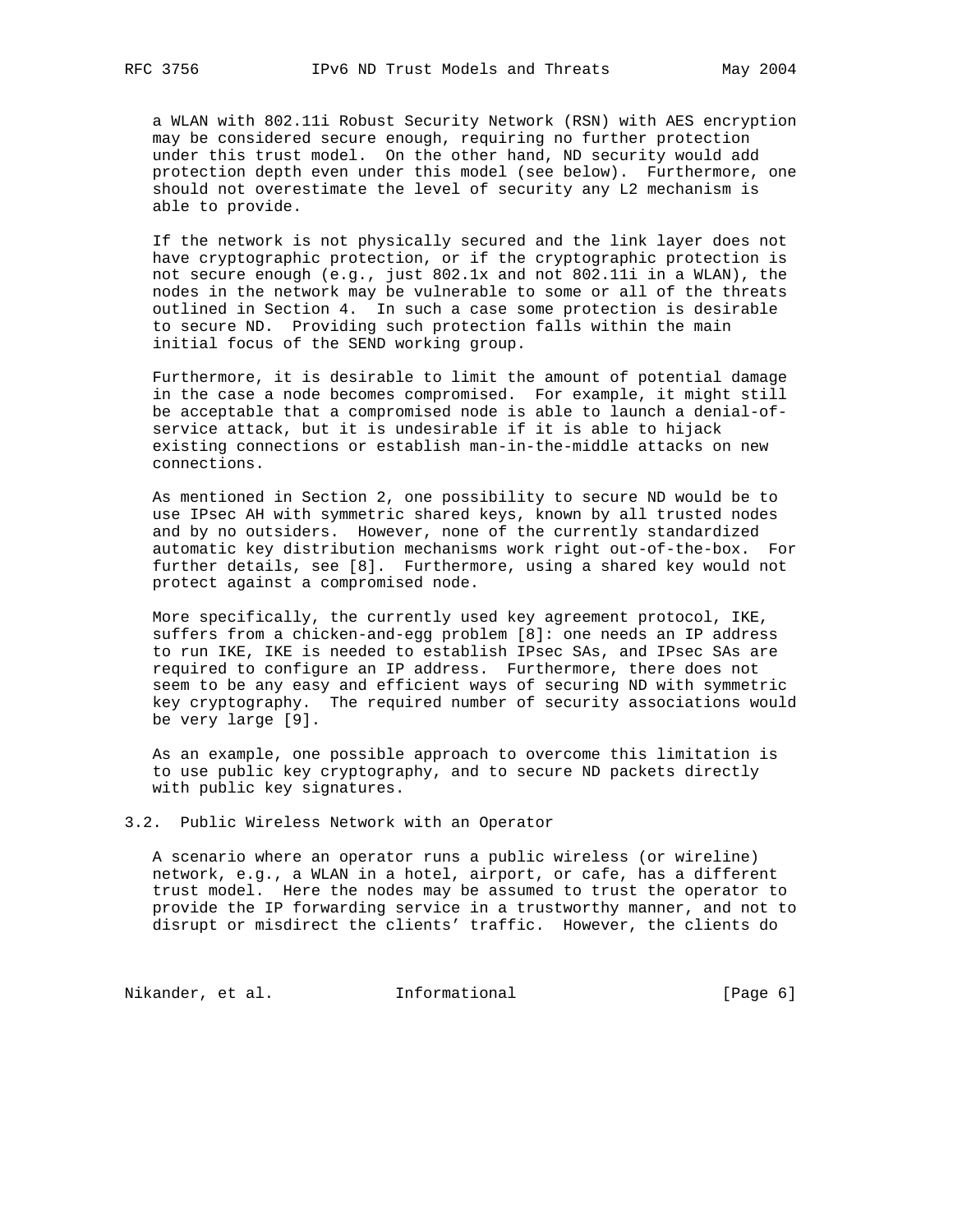not usually trust each other. Typically the router (or routers) fall under one administrative domain, and the client nodes each fall under their own administrative domain.

 It is assumed that under this scenario the operator authenticates all the client nodes, or at least requires authorization in the form of a payment. At the same time, the clients must be able to authenticate the router and make sure that it belongs to the trusted operator. Depending on the link-layer authentication protocol and its deployment, the link layer may take care of the mutual authentication. The link-layer authentication protocol may allow the client nodes and the access router to create a security association. Note that there exist authentication protocols, e.g., particular EAP methods, that do not create secure keying material and/or do not allow the client to authenticate the network.

 In this scenario, cryptographically securing the link layer does not necessarily block all the threats outlined in Section 4; see the individual threat descriptions. Specifically, even in 802.11i RSN with AES encryption the broadcast and multicast keys are shared between all nodes. Even if the underlying link layer was aware of all the nodes' link-layer addresses, and were able to check that no source addresses were falsified, there would still be vulnerabilities.

 One should also note that link-layer security and IP topology do not necessarily match. For example, the wireless access point may not be visible at the IP layer at all. In such a case cryptographic security at the link layer does not provide any security with regard to IP Neighbor Discovery.

 There seems to be at least two ways to bring in security into this scenario. One possibility seems to be to enforce strong security between the clients and the access router, and make the access router aware of the IP and link-layer protocol details. That is, the router would check ICMPv6 packet contents, and filter packets that contain information which does not match the network topology. The other possibly acceptable way is to add cryptographic protection to the ICMPv6 packets carrying ND messages.

### 3.3. Ad Hoc Network

 In an ad hoc network, or any network without a trusted operator, none of the nodes trust each other. In a generic case, the nodes meet each other for the first time, and there are no guarantees that the other nodes would behave correctly at the IP layer. They must be considered suspicious to send falsified ND and RD messages.

Nikander, et al. 1nformational 1999 [Page 7]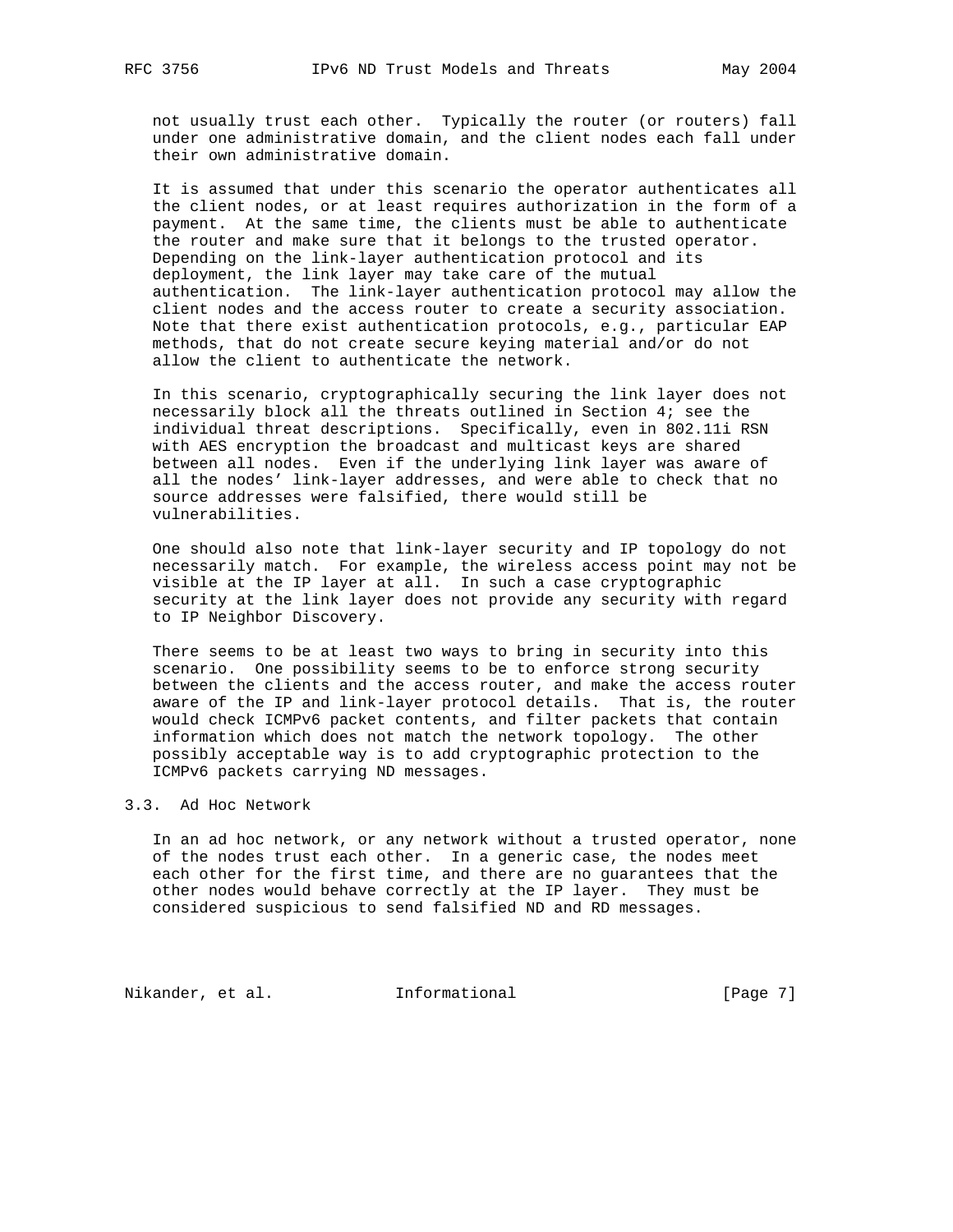Since there are no a priori trust relationships, the nodes cannot rely on traditional authentication. That is, the traditional authentication protocols rely on some existing relationship between the parties. The relationship may be direct or indirect. The indirect case relies on one or more trusted third parties, thereby creating a chain of trust relationships between the parties.

 In the generic ad hoc network case, there are no trusted third parties, nor do the parties trust each other directly. Thus, the traditional means of first authenticating and then authorizing the users (to use their addresses) do not work.

 It is still possible to use self-identifying mechanisms, such as Cryptographically Generated Addresses (CGA) [7]. These allow the nodes to ensure that they are talking to the same nodes (as before) at all times, and that each of the nodes indeed have generated their IP address themselves and not "stolen" someone else's address. It may also be possible to learn the identities of any routers using various kinds of heuristics, such as testing the node's ability to convey cryptographically protected traffic towards a known and trusted node somewhere in the Internet. Methods like these seem to mitigate (but not completely block) some of the attacks outlined in the next section.

4. Threats on a (Public) Multi-Access Link

 In this section we discuss threats against the current IPv6 Neighbor Discovery mechanisms, when used in multi-access links. The threats are discussed in the light of the trust models defined in the previous section.

There are three general types of threats:

- 1. Redirect attacks in which a malicious node redirects packets away from the last hop router or other legitimate receiver to another node on the link.
- 2. Denial-of-Service (DoS) attacks, in which a malicious node prevents communication between the node under attack and all other nodes, or a specific destination address.
- 3. Flooding Denial-of-Service (DoS) attacks, in which a malicious node redirects other hosts' traffic to a victim node, and thereby creates a flood of bogus traffic at the victim host.

 A redirect attack can be used for DoS purposes by having the node to which the packets were redirected drop the packets, either completely or by selectively forwarding some of them and not others.

Nikander, et al. 1nformational 1999 [Page 8]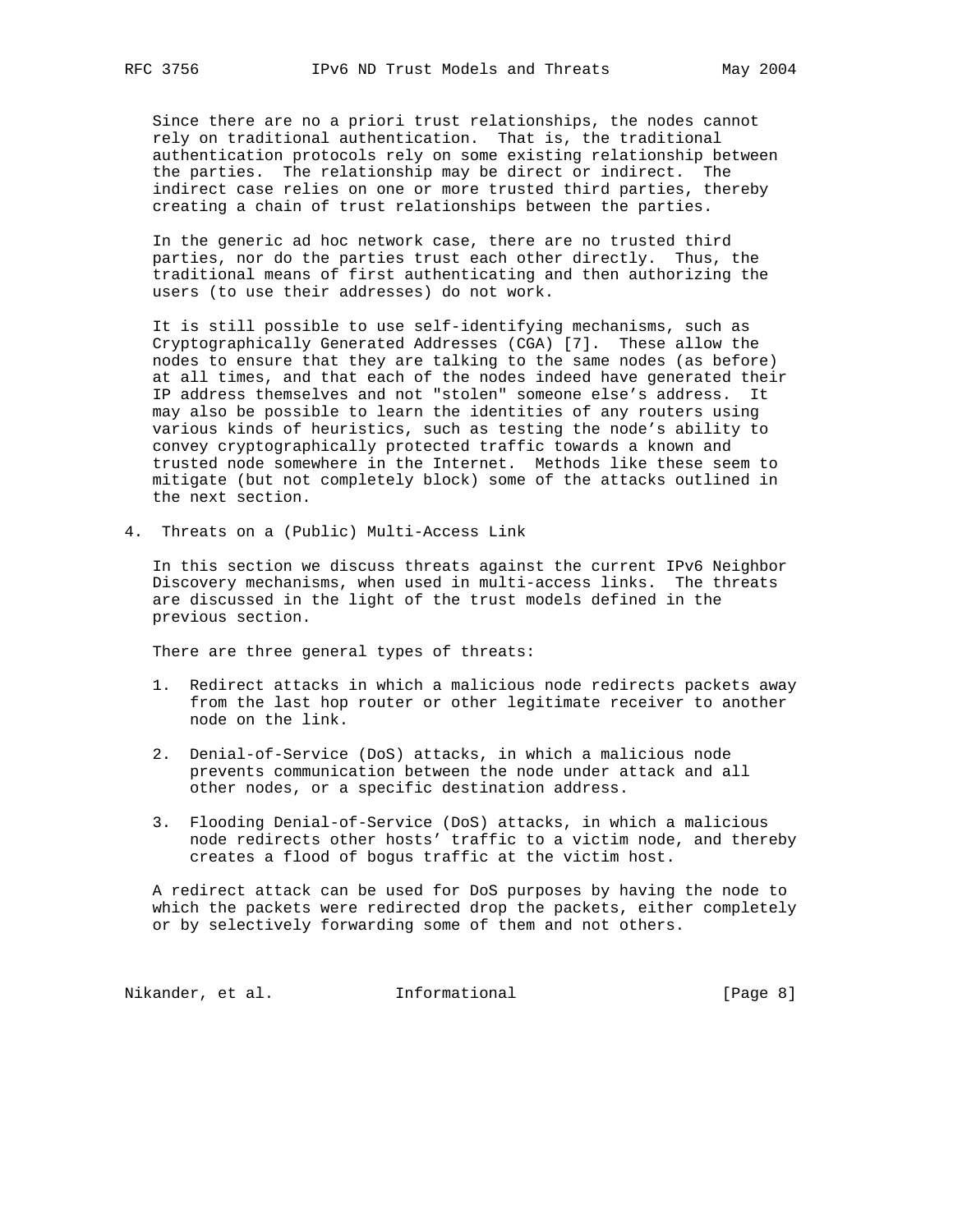The subsections below identify specific threats for IPv6 network access. The threat descriptions are organized in three subsections. We first consider threats that do not involve routers or routing information. We next consider threats that do involve routers or routing information. Finally, we consider replay attacks and threats that are remotely exploitable. All threats are discussed in the light of the trust models.

4.1. Non router/routing related threats

 In this section we discuss attacks against "pure" Neighbor Discovery functions, i.e., Neighbor Discovery (ND), Neighbor Unreachability Detection (NUD), and Duplicate Address Detection (DAD) in Address Autoconfiguration.

4.1.1. Neighbor Solicitation/Advertisement Spoofing

 Nodes on the link use Neighbor Solicitation and Advertisement messages to create bindings between IP addresses and MAC addresses. More specifically, there are two cases when a node creates neighbor cache entries upon receiving Solicitations:

- 1. A node receives a Neighbor Solicitation that contains a node's address. The node can use that to populate its neighbor cache. This is basically a performance optimization, and a SHOULD in the base documents.
- 2. During Duplicate Address Detection (DAD), if a node receives a Neighbor Solicitation for the same address it is soliciting for, the situation is considered a collision, and the node must cease to solicit for the said address.

 In contrast to solicitation messages that create or modify state only in these specific occasions, state is usually modified whenever a node receives a solicited-for advertisement message.

 An attacking node can cause packets for legitimate nodes, both hosts and routers, to be sent to some other link-layer address. This can be done by either sending a Neighbor Solicitation with a different source link-layer address option, or sending a Neighbor Advertisement with a different target link-layer address option.

 The attacks succeed because the Neighbor Cache entry with the new link-layer address overwrites the old. If the spoofed link-layer address is a valid one, as long as the attacker responds to the unicast Neighbor Solicitation messages sent as part of the Neighbor Unreachability Detection, packets will continue to be redirected. This is a redirect/DoS attack.

Nikander, et al. 1nformational 1999 [Page 9]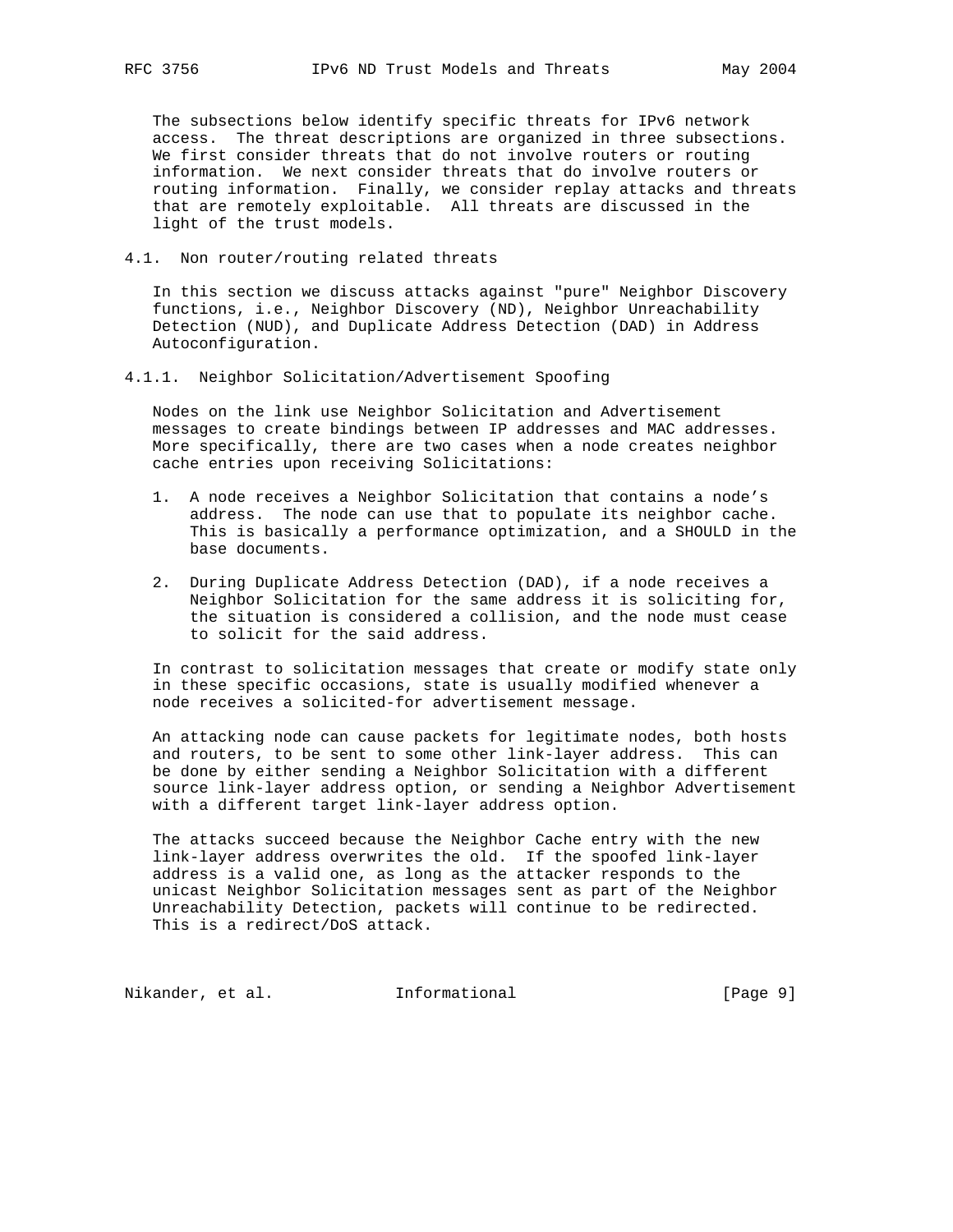This mechanism can be used for a DoS attack by specifying an unused link-layer address; however, this DoS attack is of limited duration since after 30-50 seconds (with default timer values) the Neighbor Unreachability Detection mechanism will discard the bad link-layer address and multicast anew to discover the link-layer address. As a consequence, the attacker will need to keep responding with fabricated link-layer addresses if it wants to maintain the attack beyond the timeout.

 The threat discussed in this subsection involves Neighbor Solicitation and Neighbor Advertisement messages.

 This attack is not a concern if access to the link is restricted to trusted nodes; if a trusted node is compromised, the other nodes are exposed to this threat. In the case where just the operator is trusted, the nodes may rely on the operator to certify the address bindings for other local nodes. From the security point of view, the router may act as a trusted proxy for the other nodes. This assumes that the router can be trusted to represent correctly the other nodes on the link. In the ad hoc network case, and optionally in the other two cases, the nodes may use self certifying techniques (e.g., CGA) to authorize address bindings.

 Additionally, some implementations log an error and refuse to accept ND overwrites, instead requiring the old entry to time out first.

### 4.1.2. Neighbor Unreachability Detection (NUD) failure

 Nodes on the link monitor the reachability of local destinations and routers with the Neighbor Unreachability Detection procedure [2]. Normally the nodes rely on upper-layer information to determine whether peer nodes are still reachable. However, if there is a sufficiently long delay on upper-layer traffic, or if the node stops receiving replies from a peer node, the NUD procedure is invoked. The node sends a targeted NS to the peer node. If the peer is still reachable, it will reply with a NA. However, if the soliciting node receives no reply, it tries a few more times, eventually deleting the neighbor cache entry. If needed, this triggers the standard address resolution protocol to learn the new MAC address. No higher level traffic can proceed if this procedure flushes out neighbor cache entries after determining (perhaps incorrectly) that the peer is not reachable.

 A malicious node may keep sending fabricated NAs in response to NUD NS messages. Unless the NA messages are somehow protected, the attacker may be able to extend the attack for a long time using this technique. The actual consequences depend on why the node become

Nikander, et al. 1nformational 1999 [Page 10]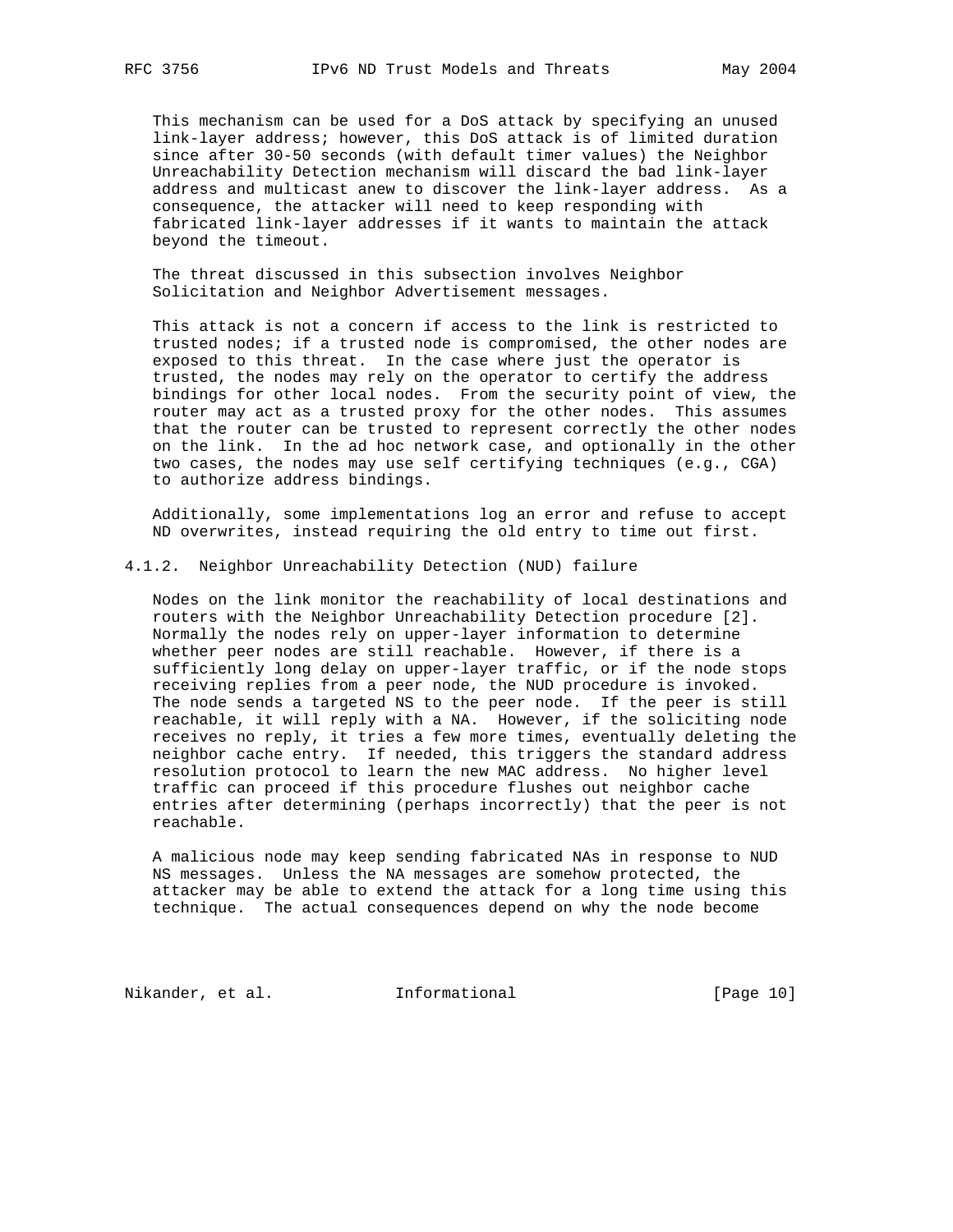unreachable for the first place, and how the target node would behave if it knew that the node has become unreachable. This is a DoS attack.

 The threat discussed in this subsection involves Neighbor Solicitation/Advertisement messages.

 This attack is not a concern if access to the link is restricted to trusted nodes; if a trusted node is compromised, the other nodes are exposed to this DoS threat. Under the two other trust models, a solution requires that the node performing NUD is able to make a distinction between genuine and fabricated NA responses.

#### 4.1.3. Duplicate Address Detection DoS Attack

 In networks where the entering hosts obtain their addresses using stateless address autoconfiguration [3], an attacking node could launch a DoS attack by responding to every duplicate address detection attempt made by an entering host. If the attacker claims the address, then the host will never be able to obtain an address. The attacker can claim the address in two ways: it can either reply with an NS, simulating that it is performing DAD, too, or it can reply with an NA, simulating that it has already taken the address into use. This threat was identified in RFC 2462 [3]. The issue may also be present when other types of address configuration is used, i.e., whenever DAD is invoked prior to actually configuring the suggested address. This is a DoS attack.

 The threat discussed in this subsection involves Neighbor Solicitation/Advertisement messages.

 This attack is not a concern if access to the link is restricted to trusted nodes; if a trusted node is compromised, the other nodes become exposed to this DoS threat. Under the two other trust models, a solution requires that the node performing DAD is able to verify whether the sender of the NA response is authorized to use the given IP address or not. In the trusted operator case, the operator may act as an authorizer, keeping track of allocated addresses and making sure that no node has allocated more than a few (hundreds of) addresses. On the other hand, it may be detrimental to adopt such a practice, since there may be situations where it is desirable for one node to have a large number of addresses, e.g., creating a separate address per TCP connection, or when running an ND proxy. Thus, it may be inappropriate to suggest that ISPs could control how many addresses a legitimate host can have; the discussion above must be considered only as examples, as stated in the beginning of this document.

Nikander, et al. 1nformational 1999 [Page 11]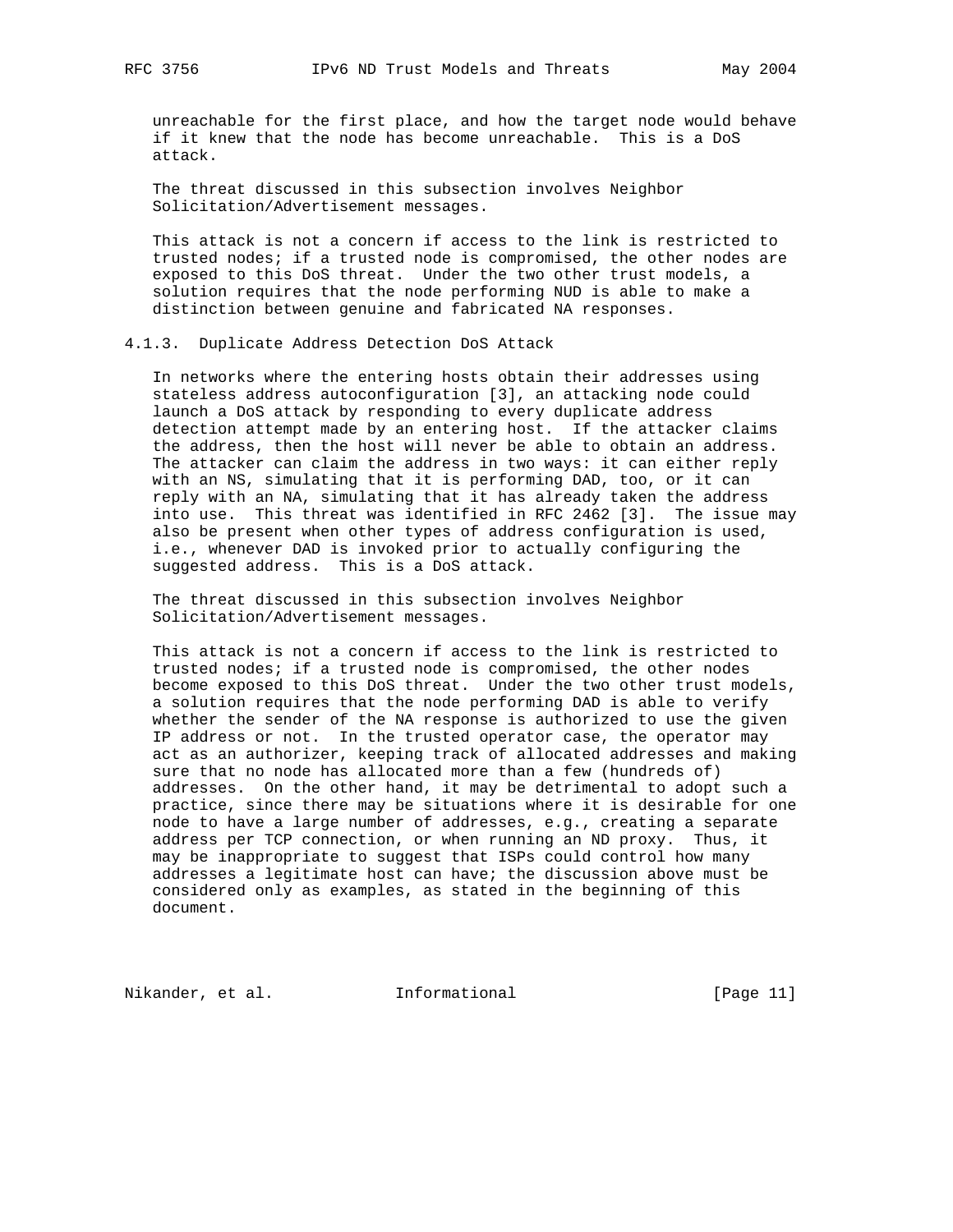In the ad hoc network case one may want to structure the addresses in such a way that self authorization is possible.

4.2. Router/routing involving threats

 In this section we consider threats pertinent to router discovery or other router assisted/related mechanisms.

4.2.1. Malicious Last Hop Router

 This threat was identified in [5] but was classified as a general IPv6 threat and not specific to Mobile IPv6. It is also identified in RFC 2461 [2]. This threat is a redirect/DoS attack.

 An attacking node on the same subnet as a host attempting to discover a legitimate last hop router could masquerade as an IPv6 last hop router by multicasting legitimate-looking IPv6 Router Advertisements or unicasting Router Advertisements in response to multicast Router Advertisement Solicitations from the entering host. If the entering host selects the attacker as its default router, the attacker has the opportunity to siphon off traffic from the host, or mount a man-in the-middle attack. The attacker could ensure that the entering host selected itself as the default router by multicasting periodic Router Advertisements for the real last hop router having a lifetime of zero. This may spoof the entering host into believing that the real access router is not willing to take any traffic. Once accepted as a legitimate router, the attacker could send Redirect messages to hosts, then disappear, thus covering its tracks.

 This threat is partially mitigated in RFC 2462; in Section 5.5.3 of RFC 2462 it is required that if the advertised prefix lifetime is less than 2 hours and less than the stored lifetime, the stored lifetime is not reduced unless the packet was authenticated. However, the default router selection procedure, as defined in Section 6.3.6. of RFC 2461, does not contain such a rule.

 The threat discussed in this subsection involves Router Advertisement and Router Advertisement Solicitation messages.

 This attack is not a concern if access to the link is restricted to trusted nodes; if a trusted node is compromised, the other nodes are exposed to this threat. However, the threat can be partially mitigated through a number of means, for example, by configuring the nodes to prefer existing routers over new ones. Note that this approach does not necessarily prevent one from introducing new routers into the network, depending on the details of implementation. At minimum, it just makes the existing nodes to prefer the existing routers over the new ones.

Nikander, et al. 1nformational 1999 [Page 12]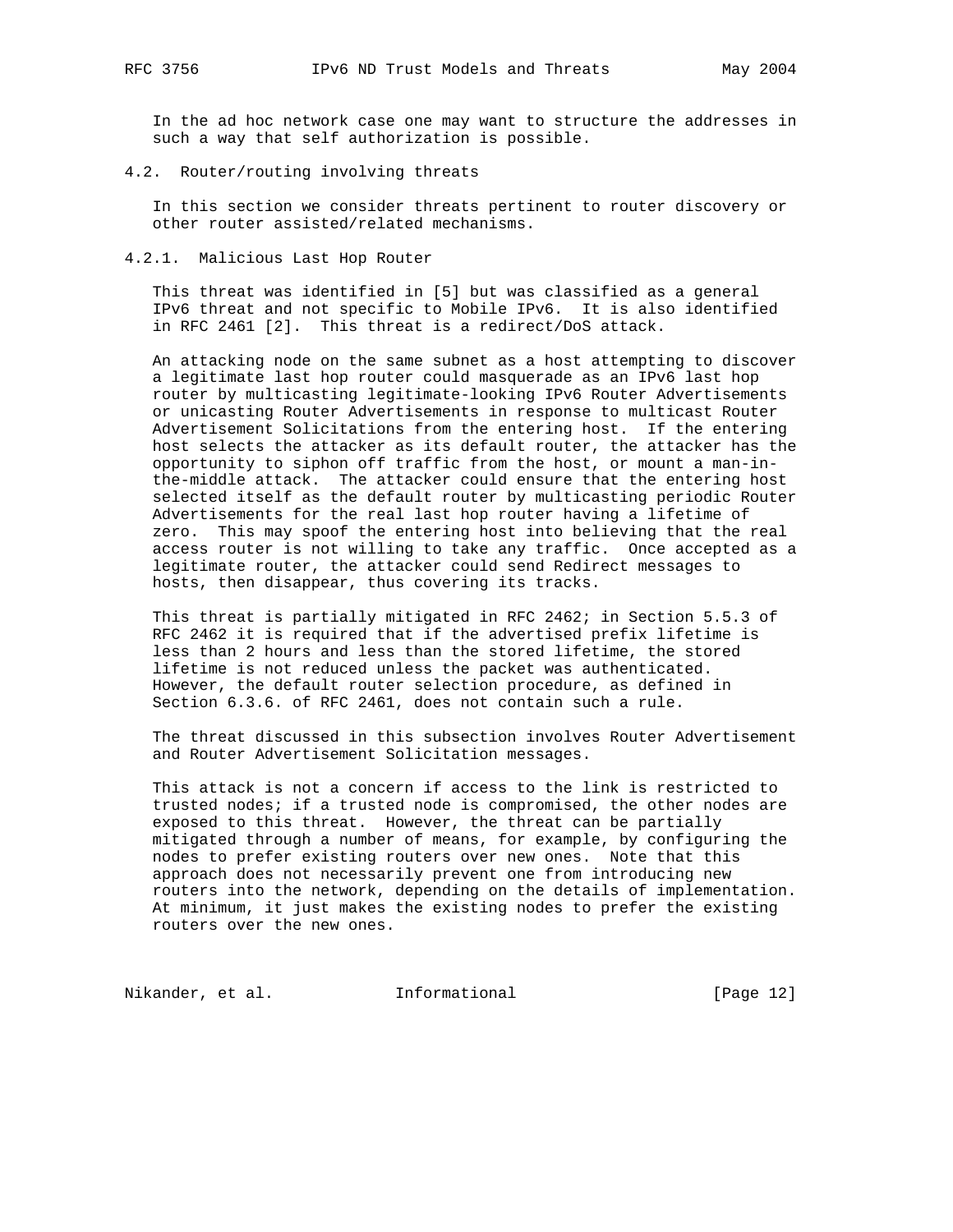In the case of a trusted operator, there must be a means for the nodes to make a distinction between trustworthy routers, run by the operator, and other nodes. There are currently no widely accepted solutions for the ad hoc network case, and the issue remains as a research question.

# 4.2.2. Default router is 'killed'

 In this attack, an attacker 'kills' the default router(s), thereby making the nodes on the link to assume that all nodes are local. In Section 5.2 of RFC 2461 [2] it is stated that "[if] the Default Router List is empty, the sender assumes that the destination is on link." Thus, if the attacker is able to make a node to believe that there are no default routers on the link, the node will try to send the packets directly, using Neighbor Discovery. After that the attacker can use NS/NA spoofing even against off-link destinations.

 There are a few identified ways how an attacker can 'kill' the default router(s). One is to launch a classic DoS attack against the router so that it does not appear responsive any more. The other is to send a spoofed Router Advertisement with a zero Router Lifetime (see Section 6.3.4 of RFC 2461 [2]). However, see also the discussion in Section 4.2.1, above.

 This attack is mainly a DoS attack, but it could also be used to redirect traffic to the next better router, which may be the attacker.

 The threat discussed in this subsection involves Router Advertisement messages. One variant of this threat may be possible by overloading the router, without using any ND/RD messages.

 This attack is not a concern if access to the link is restricted to trusted nodes; if a trusted node is compromised, the other nodes are exposed to this threat. In the case of a trusted operator, there must be a means for the nodes to make a distinction between trustworthy routers, run by the operator, and other nodes. That protects against spoofed Router Advertisements, but it does not protect against router overloading. There are currently no widely accepted solutions for the ad hoc network case, and the issue remains as a research question.

Thanks to Alain Durand for identifying this threat.

Nikander, et al. 1nformational [Page 13]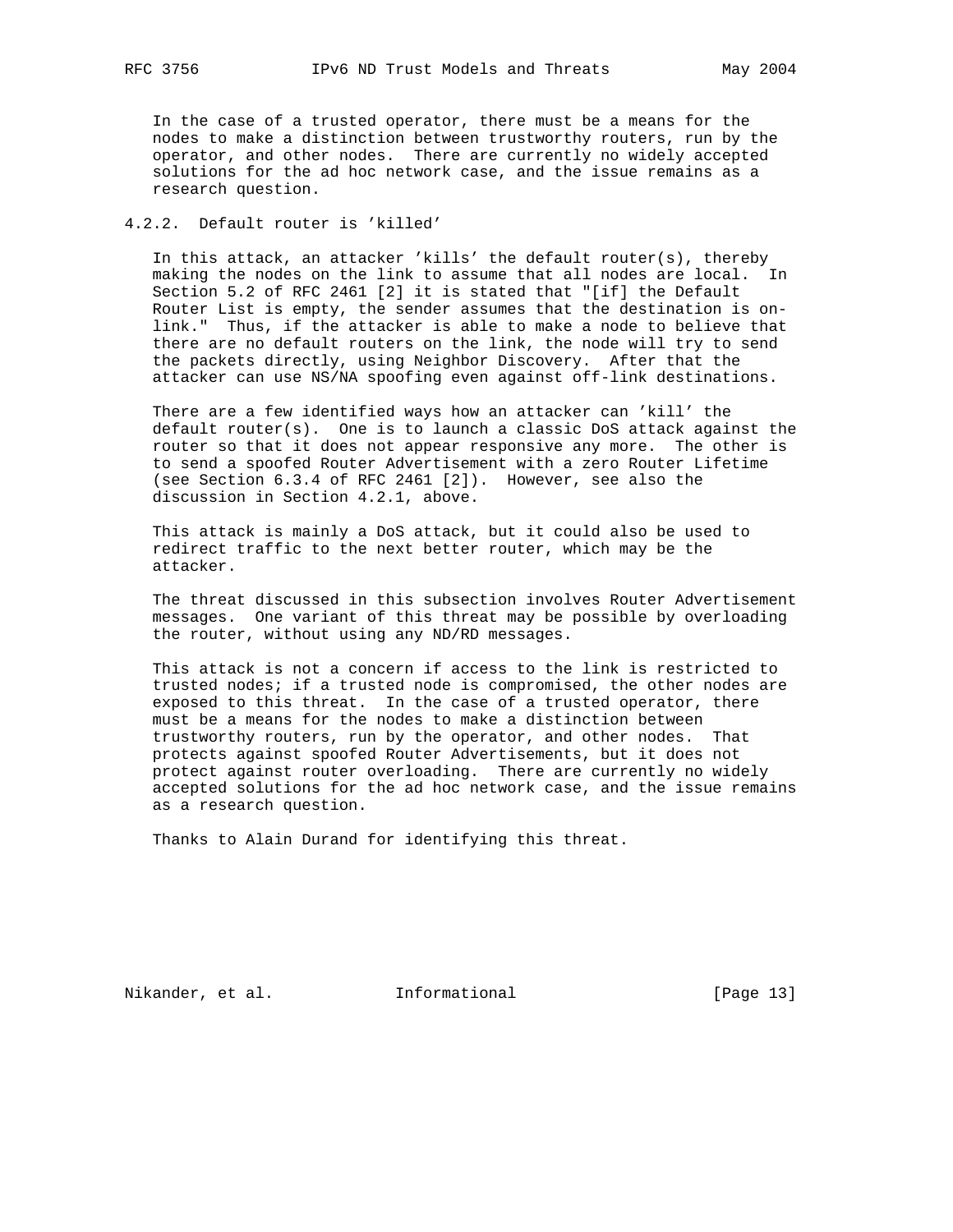# 4.2.3. Good Router Goes Bad

 In this attack, a router that previously was trusted is compromised. The attacks available are the same as those discussed in Section 4.2.1. This is a redirect/DoS attack.

 There are currently no known solutions for any of the presented three trust models. On the other hand, on a multi-router link one could imagine a solution involving revocation of router rights. The situation remains as a research question.

### 4.2.4. Spoofed Redirect Message

 The Redirect message can be used to send packets for a given destination to any link-layer address on the link. The attacker uses the link-local address of the current first-hop router in order to send a Redirect message to a legitimate host. Since the host identifies the message by the link-local address as coming from its first hop router, it accepts the Redirect. As long as the attacker responds to Neighbor Unreachability Detection probes to the link layer address, the Redirect will remain in effect. This is a redirect/DoS attack.

The threat discussed in this subsection involves Redirect messages.

 This attack is not a concern if access to the link is restricted to trusted nodes; if a trusted node is compromised, the other nodes are exposed to this threat. In the case of a trusted operator, there must be a means for the nodes to make a distinction between trustworthy routers, run by the operator, and other nodes. There are currently no widely accepted solutions for the ad hoc network case, and the issue remains as a research question.

# 4.2.5. Bogus On-Link Prefix

 An attacking node can send a Router Advertisement message specifying that some prefix of arbitrary length is on-link. If a sending host thinks the prefix is on-link, it will never send a packet for that prefix to the router. Instead, the host will try to perform address resolution by sending Neighbor Solicitations, but the Neighbor Solicitations will not result in a response, denying service to the attacked host. This is a DoS attack.

 The attacker can use an arbitrary lifetime on the bogus prefix advertisement. If the lifetime is infinity, the sending host will be denied service until it loses the state in its prefix list e.g., by rebooting, or after the same prefix is advertised with a zero

Nikander, et al. 1nformational 1999 [Page 14]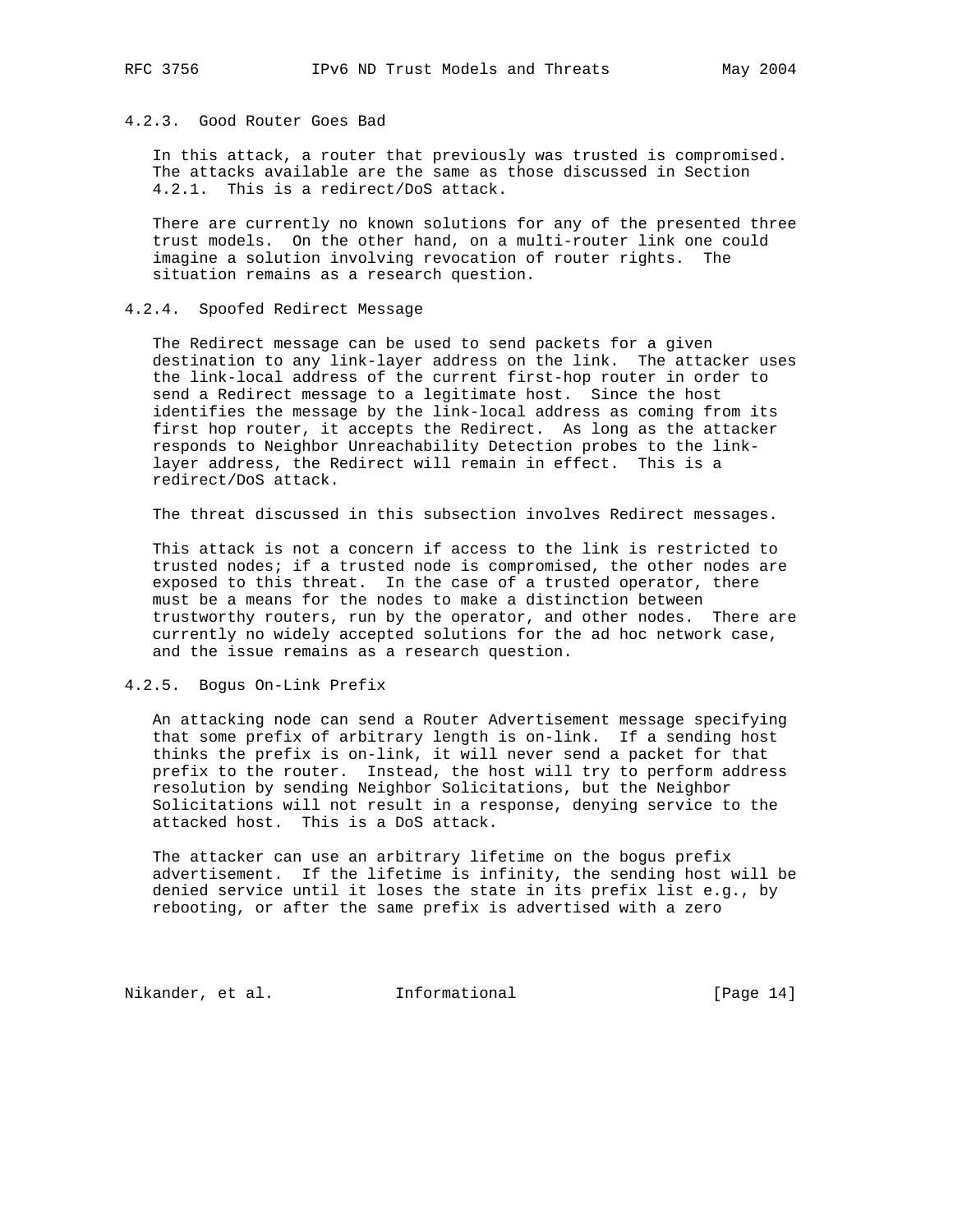lifetime. The attack could also be perpetrated selectively for packets destined to a particular prefix by using 128 bit prefixes, i.e., full addresses.

 Additionally, the attack may cause a denial-of-service by flooding the routing table of the node. The node would not be able to differentiate between legitimate on-link prefixes and bogus ones when making decisions as to which ones are kept and which are dropped. Inherently, any finite system must have some point at which new received prefixes must be dropped rather than accepted.

This attack can be extended into a redirect attack if the attacker replies to the Neighbor Solicitations with spoofed Neighbor Advertisements, thereby luring the nodes on the link to send the traffic to it or to some other node.

 This threat involves Router Advertisement message. The extended attack combines the attack defined in Section 4.1.1 and in this section, and involves Neighbor Solicitation, Neighbor Advertisement, and Router Advertisement messages.

 This attack is not a concern if access to the link is restricted to trusted nodes; if a trusted node is compromised, the other nodes are exposed to this threat. In the case of a trusted operator, there must be a means for the nodes to make a distinction between trustworthy routers, run by the operator, and other nodes. There are currently no known solutions for the ad hoc network case, and the issue remains as a research question.

 As an example, one possible approach to limiting the damage of this attack is to require advertised on-link prefixes be /64s (otherwise it's easy to advertise something short like 0/0 and this attack is very easy).

### 4.2.6. Bogus Address Configuration Prefix

 An attacking node can send a Router Advertisement message specifying an invalid subnet prefix to be used by a host for address autoconfiguration. A host executing the address autoconfiguration algorithm uses the advertised prefix to construct an address [3], even though that address is not valid for the subnet. As a result, return packets never reach the host because the host's source address is invalid. This is a DoS attack.

 This attack has the potential to propagate beyond the immediate attacked host if the attacked host performs a dynamic update to the DNS based on the bogus constructed address. DNS update [4] causes the bogus address to be added to the host's address record in the

Nikander, et al. 1nformational 1999 [Page 15]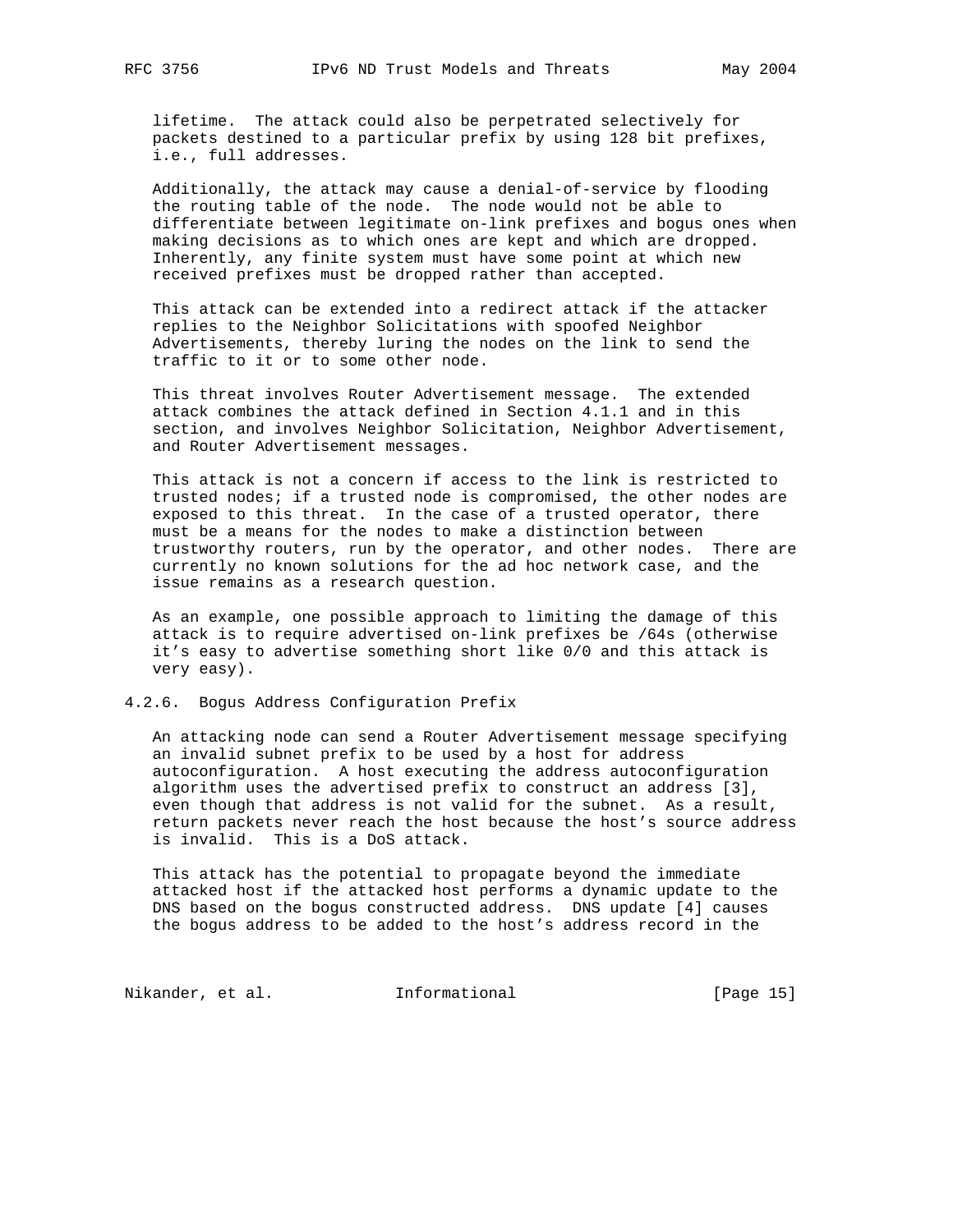DNS. Should this occur, applications performing name resolution through the DNS obtain the bogus address and an attempt to contact the host fails. However, well-written applications will fall back and try the other addresses registered in DNS, which may be correct.

 A distributed attacker can make the attack more severe by creating a falsified reverse DNS entry that matches with the dynamic DNS entry created by the target. Consider an attacker who has legitimate access to a prefix <ATTACK\_PRFX>, and a target who has an interface ID <TARGET IID>. The attacker creates a reverse DNS entry for <ATTACK\_PRFX>:<TARGET\_IID>, pointing to the real domain name of the target, e.g., "secure.target.com". Next the attacker advertises the <ATTACK\_PRFX> prefix at the target's link. The target will create an address <ATTACK\_PRFX>:<TARGET\_IID>, and update its DNS entry so that "secure.target.com" points to <ATTACK\_PRFX>:<TARGET\_IID>.

 At this point "secure.target.com" points to <ATTACK\_PRFX>:<TARGET\_IID>, and <ATTACK\_PRFX>:<TARGET\_IID> points to "secure.target.com". This threat is mitigated by the fact that the attacker can be traced since the owner of the <ATTACK\_PRFX> is available at the registries.

 There is also a related possibility of advertising a target prefix as an autoconfiguration prefix on a busy link, and then have all nodes on this link try to communicate to the external world with this address. If the local router doesn't have ingress filtering on, then the target link may get a large number of replies for those initial communication attempts.

 The basic threat discussed in this subsection involves Router Advertisement messages. The extended attack scenarios involve the DNS, too.

 This attack is not a concern if access to the link is restricted to trusted nodes; if a trusted node is compromised the other nodes are exposed to this threat. In the case of a trusted operator, there must be a means for the nodes to make a distinction between trustworthy routers, run by the operator, and other nodes. There are currently no known solutions for the ad hoc network case, and the issue remains as a research question.

# 4.2.7. Parameter Spoofing

 IPv6 Router Advertisements contain a few parameters used by hosts when they send packets and to tell hosts whether or not they should perform stateful address configuration [2]. An attacking node could send out a valid-seeming Router Advertisement that duplicates the

Nikander, et al. 1nformational 1999 [Page 16]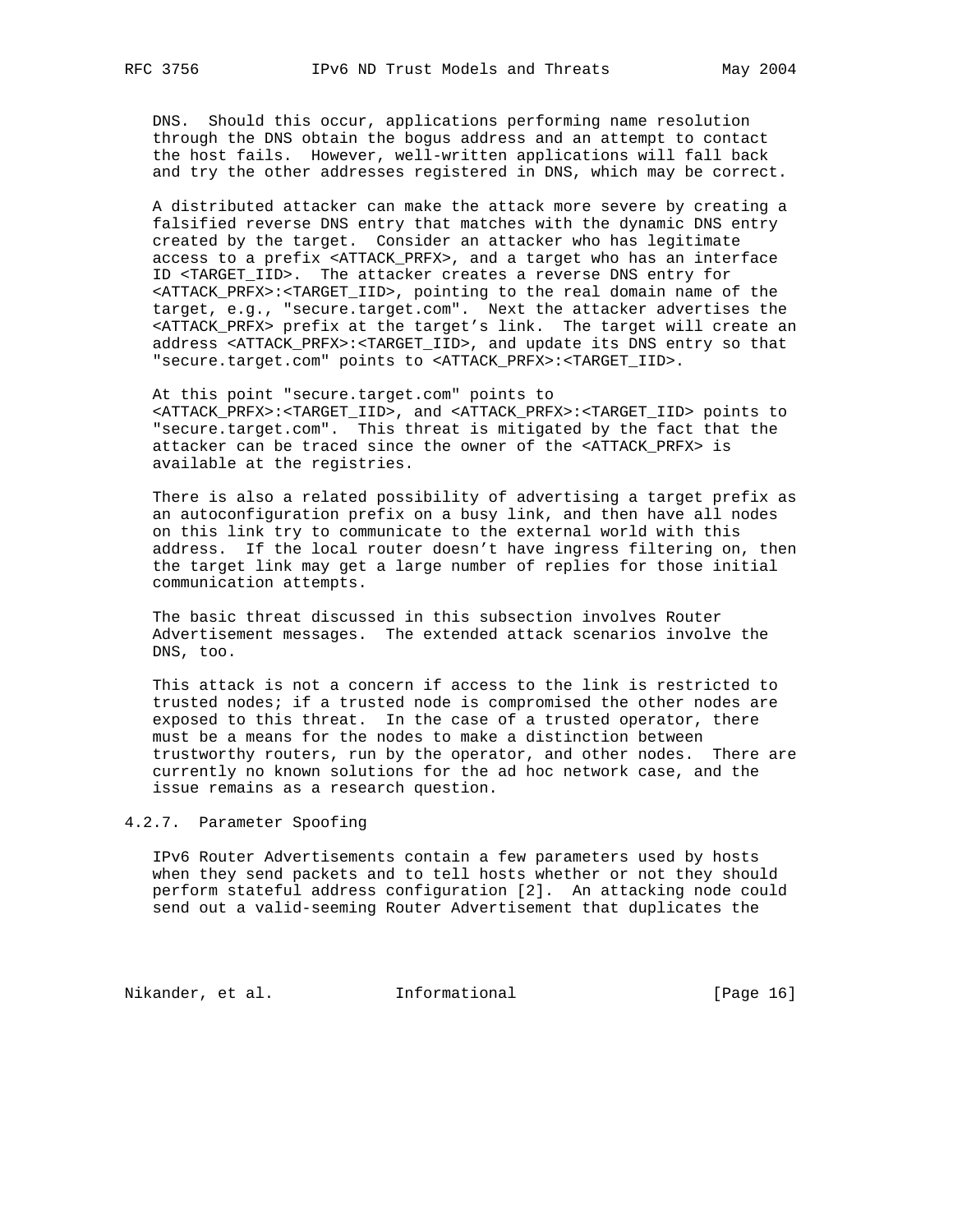Router Advertisement from the legitimate default router, except the included parameters are designed to disrupt legitimate traffic. This is a DoS attack.

Specific attacks include:

- 1. The attacker includes a Current Hop Limit of one or another small number which the attacker knows will cause legitimate packets to be dropped before they reach their destination.
- 2. The attacker implements a bogus DHCPv6 server or relay and the 'M' and/or 'O' flag is set, indicating that stateful address configuration and/or stateful configuration of other parameters should be done. The attacker is then in a position to answer the stateful configuration queries of a legitimate host with its own bogus replies.

 The threat discussed in this subsection involves Router Advertisement messages.

 Note that securing DHCP alone does not resolve this problem. There are two reasons for this. First, the attacker may prevent the node from using DHCP in the first place. Second, depending on the node's local configuration, the attacker may spoof the node to use a less trusted DHCP server. (The latter is a variant of the so called "bidding down" or "down grading" attacks.)

 As an example, one possible approach to mitigate this threat is to ignore very small hop limits. The nodes could implement a configurable minimum hop limit, and ignore attempts to set it below said limit.

 This attack is not a concern if access to the link is restricted to trusted nodes; if a trusted node is compromised the other nodes are exposed to this treat. In the case of a trusted operator, there must be a means for the nodes to make a distinction between trustworthy routers, run by the operator, and other nodes. There are currently no known solutions for the ad hoc network case, and the issue remains a research question.

4.3. Replay attacks and remotely exploitable attacks

4.3.1. Replay attacks

 All Neighbor Discovery and Router Discovery messages are prone to replay attacks. That is, even if they were cryptographically protected so that their contents cannot be forged, an attacker would

Nikander, et al. 1nformational 1999 [Page 17]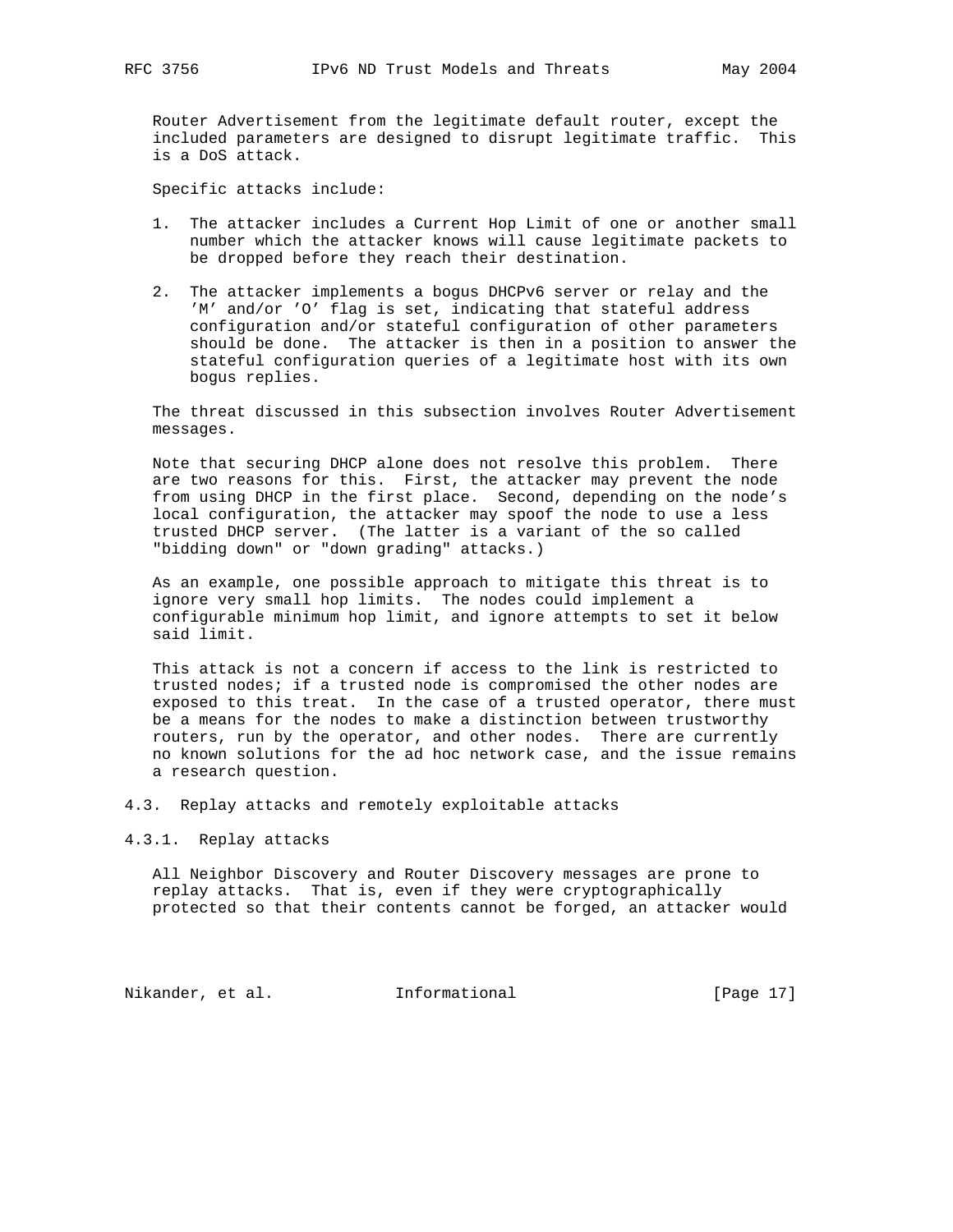be able to capture valid messages and replay them later. Thus, independent on what mechanism is selected to secure the messages, that mechanism must be protected against replay attacks.

 Fortunately it is fairly easy to defeat most replay attacks. In request-reply exchanges, such as Solicitation-Advertisement, the request may contain a nonce that must appear also in the reply. Thus, old replies are not valid since they do not contain the right nonce. Correspondingly, stand-alone messages, such as unsolicited Advertisements or Redirect messages, may be protected with timestamps or counters. In practise, roughly synchronized clocks and timestamps seem to work well, since the recipients may keep track of the difference between the clocks of different nodes, and make sure that all new messages are newer than the last seen message.

4.3.2. Neighbor Discovery DoS Attack

 In this attack, the attacking node begins fabricating addresses with the subnet prefix and continuously sending packets to them. The last hop router is obligated to resolve these addresses by sending neighbor solicitation packets. A legitimate host attempting to enter the network may not be able to obtain Neighbor Discovery service from the last hop router as it will be already busy with sending other solicitations. This DoS attack is different from the others in that the attacker may be off-link. The resource being attacked in this case is the conceptual neighbor cache, which will be filled with attempts to resolve IPv6 addresses having a valid prefix but invalid suffix. This is a DoS attack.

 The threat discussed in this subsection involves Neighbor Solicitation messages.

 This attack does not directly involve the trust models presented. However, if access to the link is restricted to registered nodes, and the access router keeps track of nodes that have registered for access on the link, the attack may be trivially plugged. However, no such mechanisms are currently standardized.

 In a way, this problem is fairly similar to the TCP SYN flooding problem. For example, rate limiting Neighbor Solicitations, restricting the amount of state reserved for unresolved solicitations, and clever cache management may be applied.

 It should be noted that both hosts and routers need to worry about this problem. The router case was discussed above. Hosts are also vulnerable since the neighbor discovery process can potentially be abused by an application that is tricked into sending packets to arbitrary on-link destinations.

Nikander, et al. 1nformational 1999 [Page 18]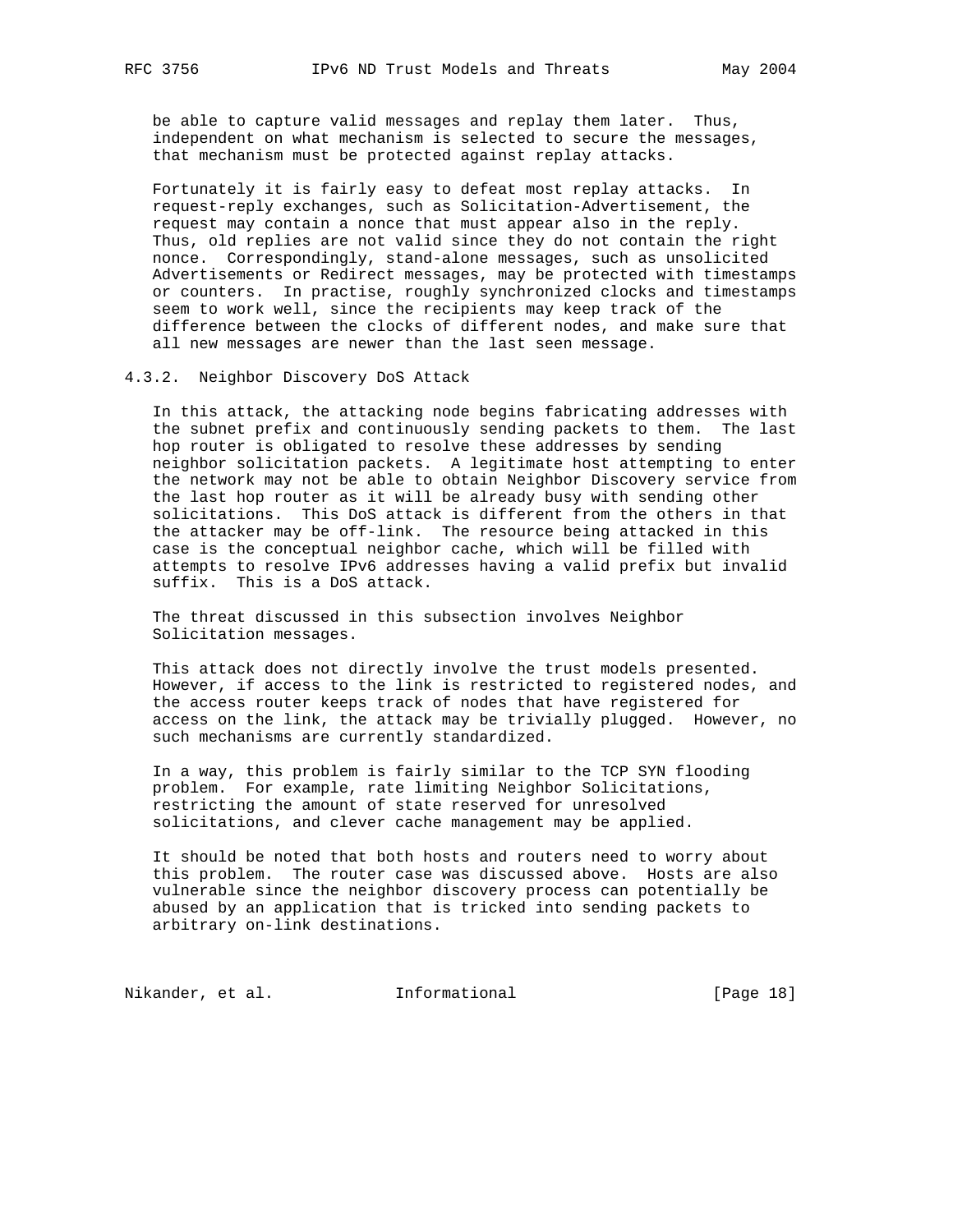# 4.4. Summary of the attacks

#### Columns:

N/R Neighbor Discovery (ND) or Router Discovery (RD) attack

R/D Redirect/DoS (Redir) or just DoS attack

Msgs Messages involved in the attack: NA, NS, RA, RS, Redir

1 Present in trust model 1 (corporate intranet)

2 Present in trust model 2 (public operator run network)

3 Present in trust model 3 (ad hoc network)

Symbols in trust model columns:

- The threat is not present or not a concern.
- + The threat is present and at least one solution is known.
- R The threat is present but solving it is a research problem.

 Note that the plus sign '+' in the table does not mean that there is a ready-to-be-applied, standardized solution. If solutions existed, this document would be unnecessary. Instead, it denotes that in the authors' opinion the problem has been solved in principle, and there exists a publication that describes some approach to solve the problem, or a solution may be produced by straightforward application of known research and/or engineering results.

 In the other hand, and 'R' indicates that the authors' are not aware of any publication describing a solution to the problem, and cannot at the time of writing think about any simple and easy extension of known research and/or engineering results to solve the problem.

Nikander, et al. 1nformational 1917 [Page 19]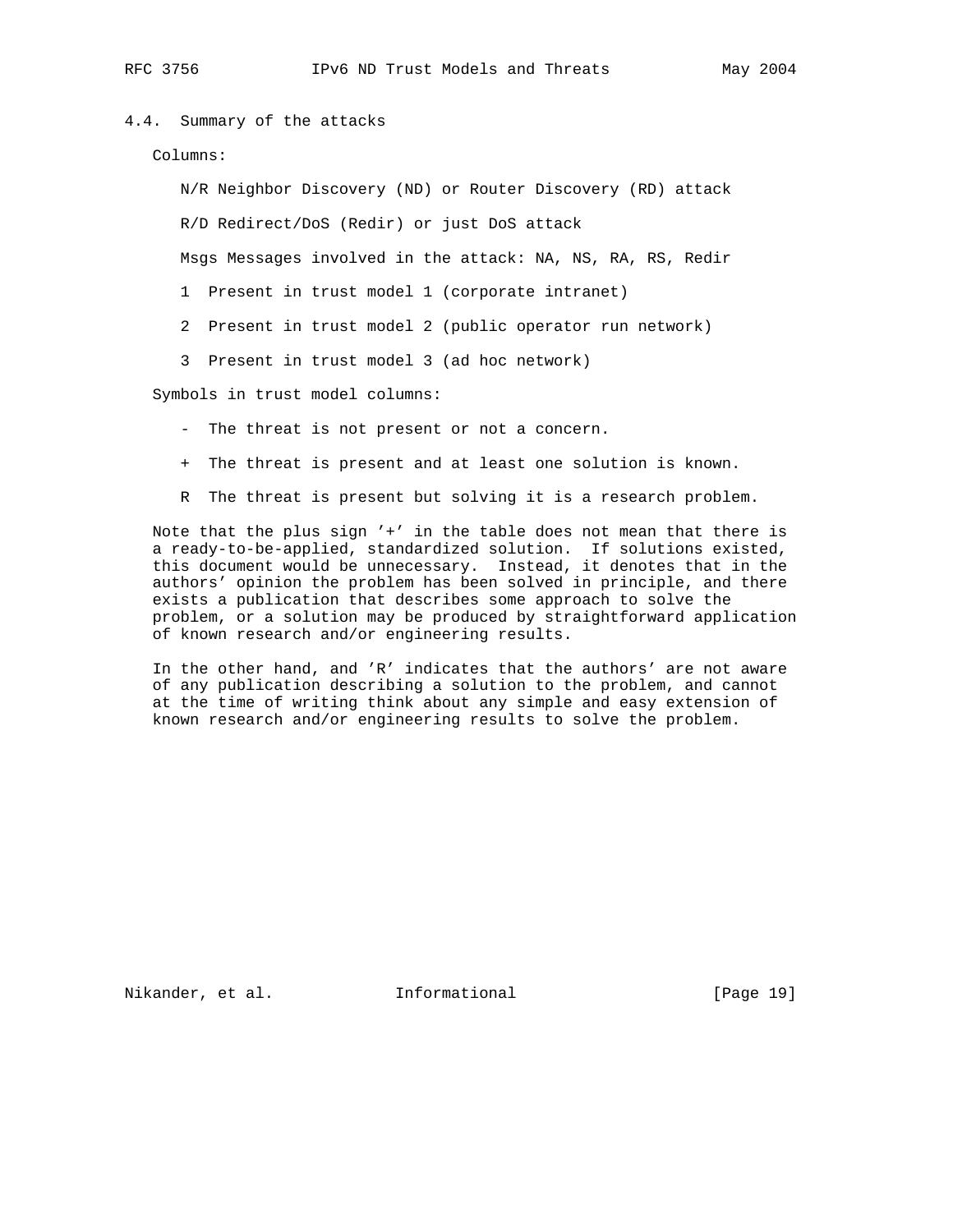| Sec   | Attack name           | N/R       | R/D   | Msqs      |        |           |        |    |
|-------|-----------------------|-----------|-------|-----------|--------|-----------|--------|----|
| 4.1.1 | NS/NA spoofing        | ND        | Redir | NA NS     | $+$    | $^{+}$    | $+$    |    |
| 4.1.2 | NUD failure           | ND        | Do S  | NA NS     |        | $+$       | $+$    |    |
| 4.1.3 | DAD DoS               | ND        | DoS.  | NA NS     |        | $^{+}$    | $+$    |    |
| 4.2.1 | Malicious router      | <b>RD</b> | Redir | RA RS     | $+$    | $+$       | R      |    |
| 4.2.2 | Default router killed | <b>RD</b> | Redir | <b>RA</b> | $+/R$  | $+ / R$   | R      | 1) |
| 4.2.3 | Good router goes bad  | <b>RD</b> | Redir | RA RS     | R      | R         | R      |    |
| 4.2.4 | Spoofed redirect      | <b>RD</b> | Redir | Redir     | $+$    | $+$       | R      |    |
| 4.2.5 | Boqus on-link prefix  | <b>RD</b> | DoS.  | <b>RA</b> |        | $+$       | R      | 2) |
| 4.2.6 | Boqus address confiq  | <b>RD</b> | DoS   | <b>RA</b> |        | $+$       | R      | 3) |
| 4.2.7 | Parameter spoofing    | RD        | DoS   | RA        |        |           | R      |    |
| 4.3.1 | Replay attacks        | All       | Redir | A 1 1     | $+$    | $\ddot{}$ | $+$    |    |
| 4.3.2 | Remote ND DoS         | ND        | DoS   | ΝS        | $^{+}$ |           | $^{+}$ |    |
|       |                       |           |       |           |        |           |        |    |

#### Figure 1

- 1. It is possible to protect the Router Advertisements, thereby closing one variant of this attack. However, closing the other variant (overloading the router) does not seem to be plausible within the scope of this working group.
- 2. Note that the extended attack defined in Section 4.2.5 combines sending a bogus on-link prefix and performing NS/NA spoofing as per Section 4.1.1. Thus, if the NA/NS exchange is secured, the ability to use Section 4.2.5 for redirect is most probably blocked, too.
- 3. The bogus DNS registration resulting from blindly registering the new address via DNS update [4] is not considered an ND security issue here. However, it should be noted as a possible vulnerability in implementations.

 For a slightly different approach, see also Section 7 in [9]. Especially the table in Section 7.7 of [9] is very good.

5. Security Considerations

 This document discusses security threats to network access in IPv6. As such, it is concerned entirely with security.

Nikander, et al. 1nformational [Page 20]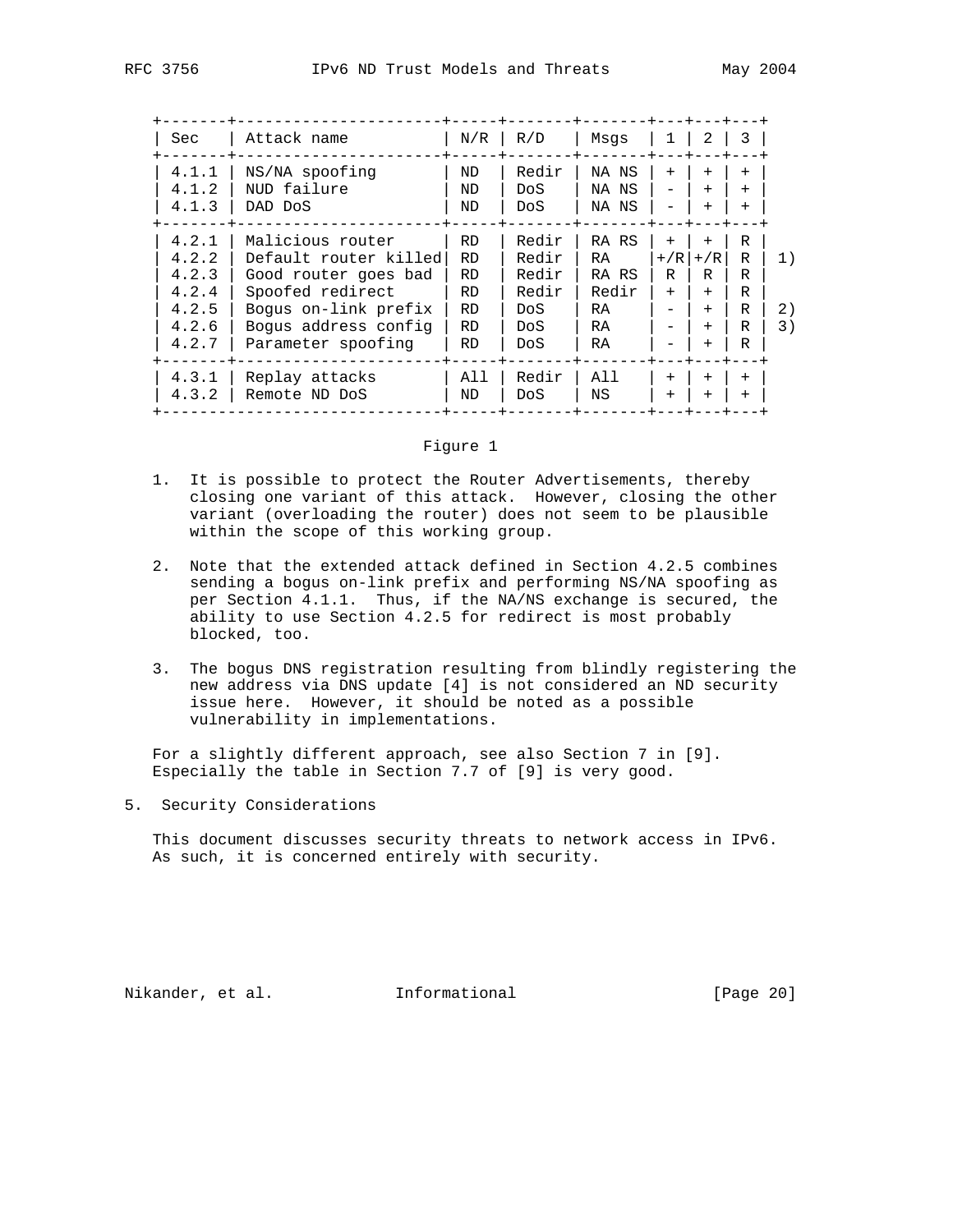#### 6. Acknowledgements

 Thanks to Alper Yegin of DoCoMo Communications Laboratories USA for identifying the Neighbor Discovery DoS attack. We would also like to thank Tuomas Aura and Michael Roe of Microsoft Research Cambridge as well as Jari Arkko and Vesa-Matti Mantyla of Ericsson Research Nomadiclab for discussing some of the threats with us.

 Thanks to Alper Yegin, Pekka Savola, Bill Sommerfeld, Vijay Devaparalli, Dave Thaler, and Alain Durand for their constructive comments.

 Thanks to Craig Metz for his numerous very good comments, and especially for more material of implementations that refuse to accept ND overrides, for the bogus on-link prefix threat, and for reminding us about replay attacks.

- 7. Informative References
	- [1] Kent, S. and R. Atkinson, "IP Authentication Header", RFC 2402, November 1998.
	- [2] Narten, T., Nordmark, E. and W. Simpson, "Neighbor Discovery for IP Version 6 (IPv6)", RFC 2461, December 1998.
	- [3] Thomson, S. and T. Narten, "IPv6 Stateless Address Autoconfiguration", RFC 2462, December 1998.
	- [4] Wellington, B., "Secure Domain Name System (DNS) Dynamic Update", RFC 3007, November 2000.
	- [5] Mankin, A., "Threat Models introduced by Mobile IPv6 and Requirements for Security in Mobile IPv6", Work in Progress.
	- [6] Kempf, J., Gentry, C. and A. Silverberg, "Securing IPv6 Neighbor Discovery Using Address Based Keys (ABKs)", Work in Progress, June 2002.
	- [7] Roe, M., "Authentication of Mobile IPv6 Binding Updates and Acknowledgments", Work in Progress, March 2002.
	- [8] Arkko, J., "Effects of ICMPv6 on IKE", Work in Progress, March 2003.
	- [9] Arkko, J., "Manual Configuration of Security Associations for IPv6 Neighbor Discovery", Work in Progress, March 2003.

Nikander, et al. 1nformational [Page 21]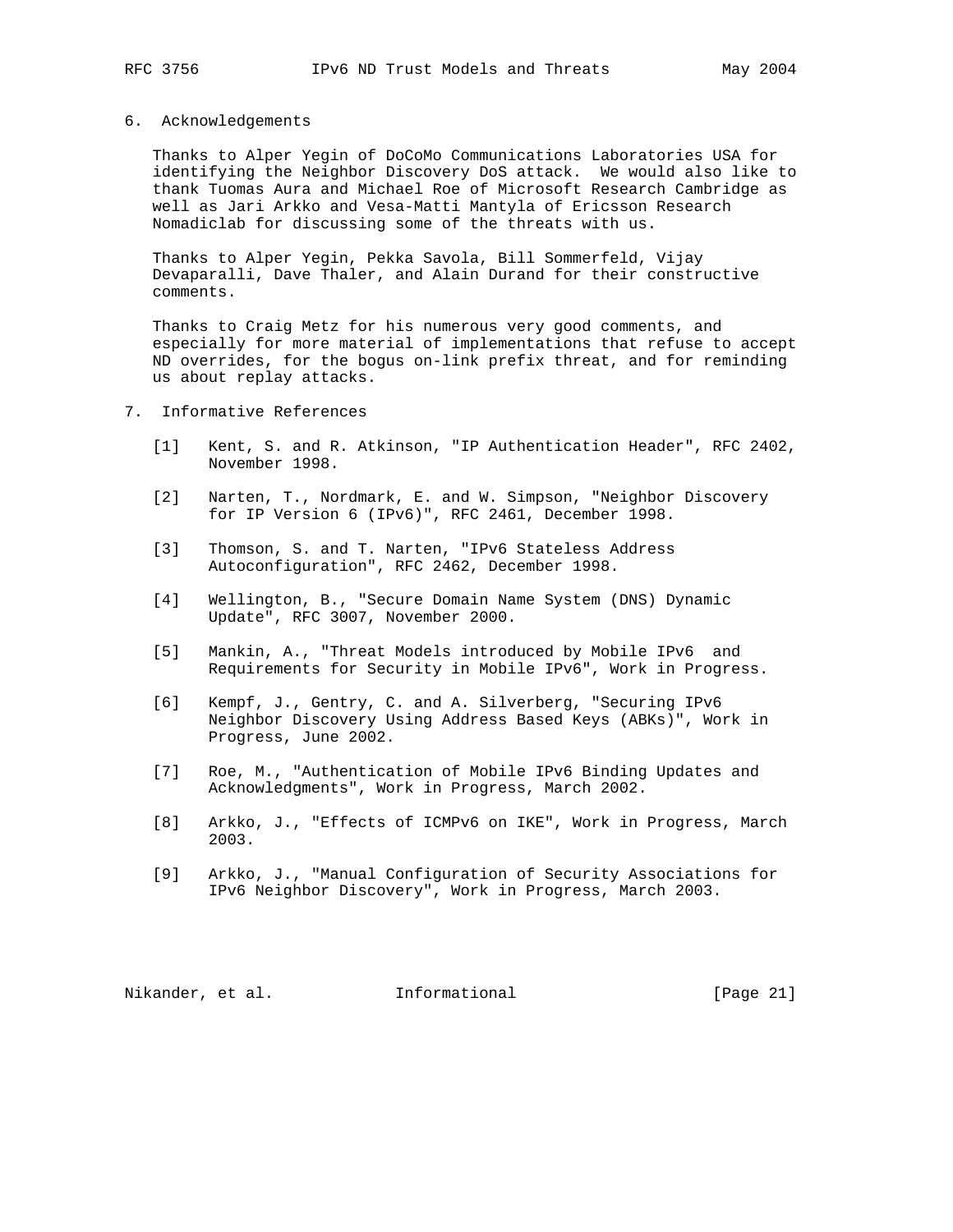Authors' Addresses

 Pekka Nikander (editor) Ericsson Research Nomadic Lab JORVAS FIN-02420 FINLAND

 Phone: +358 9 299 1 EMail: pekka.nikander@nomadiclab.com

 James Kempf DoCoMo USA Labs 181 Metro Drive, Suite 300 San Jose, CA 95110 USA

 Phone: +1 408 451 4711 EMail: kempf@docomolabs-usa.com

 Erik Nordmark Sun Microsystems 17 Network Circle Menlo Park, CA 94043 USA

 Phone: +1 650 786 2921 EMail: erik.nordmark@sun.com

Nikander, et al. 1nformational 1999 [Page 22]